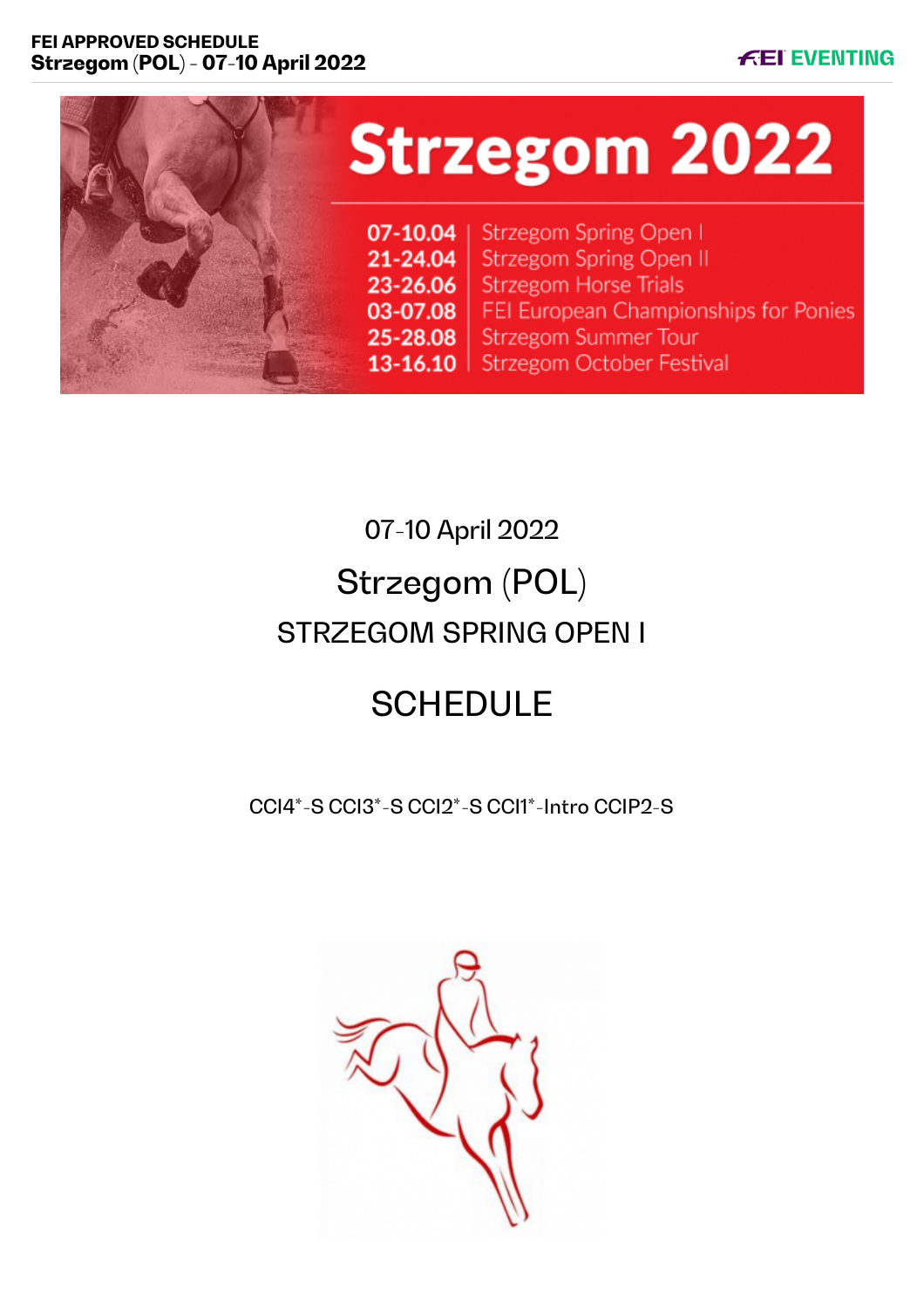## **I. DENOMINATION OF THE EVENT**

| Venue:                   | Strzegom - STRZEGOM SPRING OPEN I |           | NF:                      | <b>POL</b> |
|--------------------------|-----------------------------------|-----------|--------------------------|------------|
| Date:                    | 07/04/2022 to 10/04/2022          |           |                          |            |
| <b>Event Categories:</b> |                                   |           |                          |            |
| $CCI4*-S$                | $CCI3*-S$                         | $CCI2*-S$ | CCI1 <sup>*</sup> -Intro |            |
| CCIP2-S                  |                                   |           |                          |            |

## **II. GENERAL CONDITIONS**

- FEI Statutes, 24th edition, effective 17 November 2021
- FEI General Regulations, 24th edition, effective 1st January 2020, updates effective 1st January 2022
- FEI Veterinary Regulations, 14th edition, effective 1 January 2018, updates effective 1st January 2022
- FEI Eventing Rules and its Annexes, 25th edition, effective 1st January 2020, updates effective 1st January 2022
- Equine Anti-Doping and Controlled Medication Regulations (EADCMR), 3rd Edition, effective 1st January 2021
- FEI Anti-Doping Rules for Human Athletes (ADRHA), based upon the 2021 WADA Code, effective 1st January 2021
- The FEI Policy for Enhanced Competition Safety during the Covid-19 Pandemic, effective as of 1 July 2020 and until further notice
- All subsequent published revisions/updates, the provisions of which will take precedence.

THE ANNEXE(S) IS/ARE PART OF THIS APPROVED AND SIGNED SCHEDULE AND MUST BE DISTRIBUTED TO ALL OFFICIALS AND NFs AND IS AVAILABLE TO OTHERS UPON REQUEST

Approved by the FEI, Lausanne, on 26 January 2022 (V1), modified on 08 February 2022 (V2), modified on 31 March 2022 (V3) , modified on 06 April 2022 (V4)

varmer

Catrin Norinder FEI Director Eventing and Olympic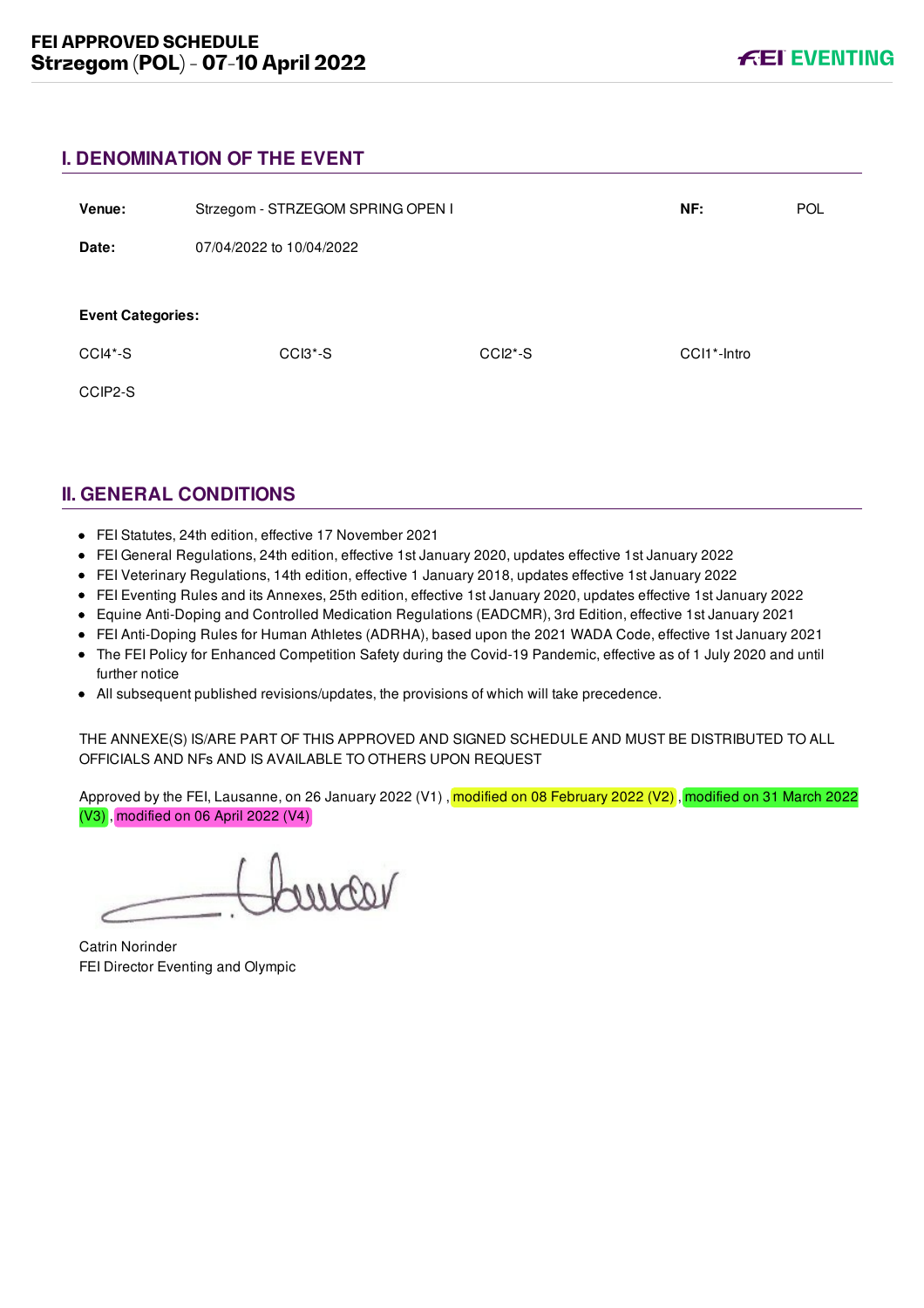## **Table of Contents**

| III. THE FEI CODE OF CONDUCT FOR THE WELFARE OF THE HORSE  4 |
|--------------------------------------------------------------|
|                                                              |
|                                                              |
|                                                              |
|                                                              |
|                                                              |
|                                                              |
|                                                              |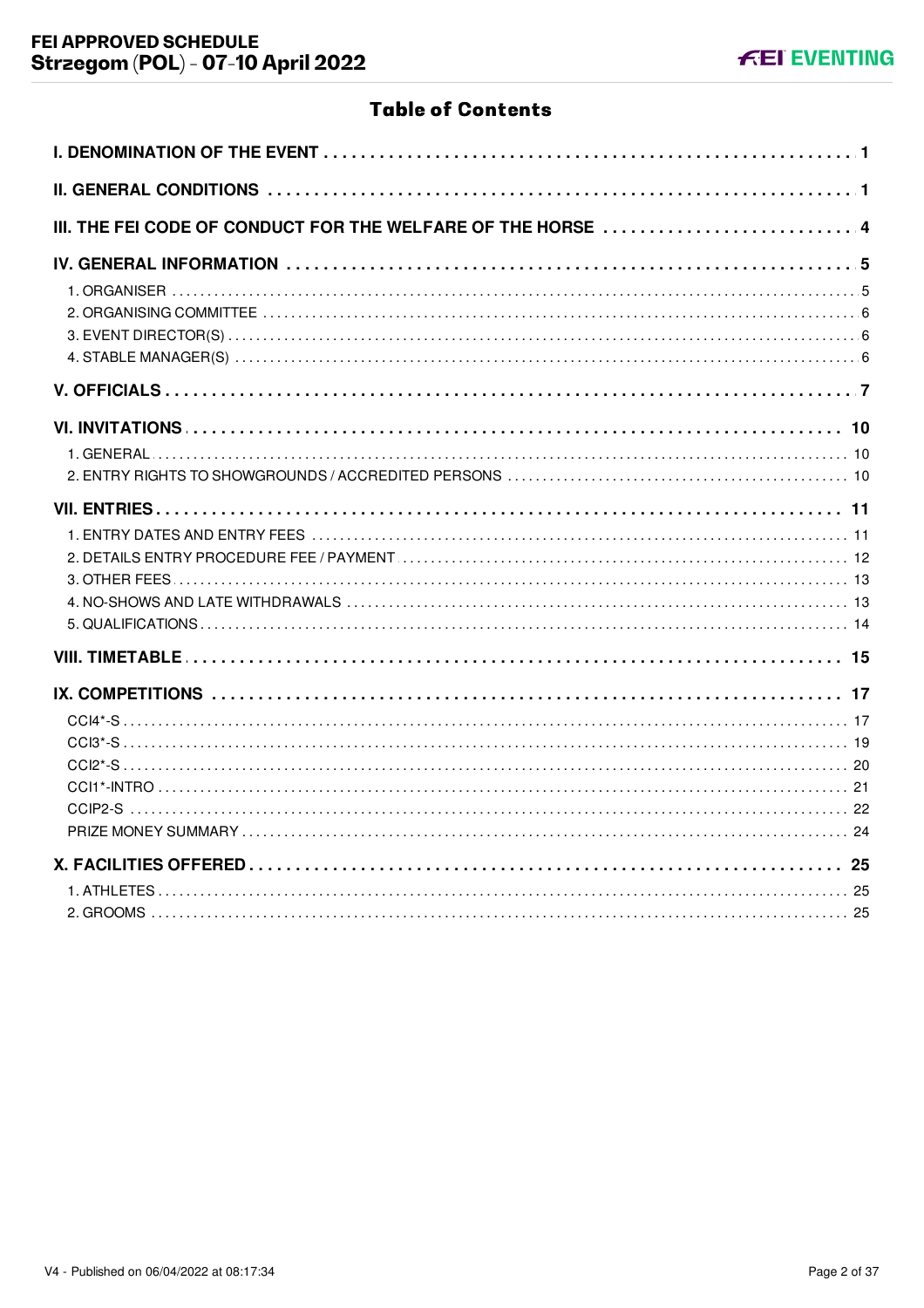| XI. LOGISTICAL, ADMINISTRATIVE AND TECHNICAL INFORMATION  26                        |  |
|-------------------------------------------------------------------------------------|--|
|                                                                                     |  |
|                                                                                     |  |
|                                                                                     |  |
|                                                                                     |  |
|                                                                                     |  |
|                                                                                     |  |
|                                                                                     |  |
|                                                                                     |  |
|                                                                                     |  |
|                                                                                     |  |
|                                                                                     |  |
|                                                                                     |  |
| 13. LOCAL TRANSPORTATION & ARRANGEMENTS FROM HOTEL TO SHOWGROUNDS  27               |  |
|                                                                                     |  |
|                                                                                     |  |
|                                                                                     |  |
|                                                                                     |  |
|                                                                                     |  |
|                                                                                     |  |
|                                                                                     |  |
|                                                                                     |  |
|                                                                                     |  |
|                                                                                     |  |
|                                                                                     |  |
|                                                                                     |  |
| 7.2 VACCINATIONS - EQUINE INFLUENZA (FEI VETERINARY REGULATIONS ARTICLE 1003)  30   |  |
| 7.4 HORSE INSPECTIONS (FEI VETERINARY REGULATIONS ARTICLES 1034-1042)  31           |  |
| 7.5 LIMB SENSITIVITY EXAMINATION (FEI VETERINARY REGULATIONS ARTICLE 1048-1053)  31 |  |
| 8. EQUINE ANTI-DOPING AND CONTROLLED MEDICATION PROGRAMME (EADCMP)  31              |  |
|                                                                                     |  |
| 8.2 ELECTIVE TESTING (FEI VETERINARY REGULATIONS ARTICLES 1057 AND 1058)  31        |  |
|                                                                                     |  |
|                                                                                     |  |
|                                                                                     |  |
|                                                                                     |  |
| 1. THE FEI POLICY FOR ENHANCED COMPETITION SAFETY DURING THE COVID-19 PANDEMIC  33  |  |
|                                                                                     |  |
|                                                                                     |  |
|                                                                                     |  |
|                                                                                     |  |
|                                                                                     |  |
|                                                                                     |  |
|                                                                                     |  |
|                                                                                     |  |
|                                                                                     |  |
|                                                                                     |  |
|                                                                                     |  |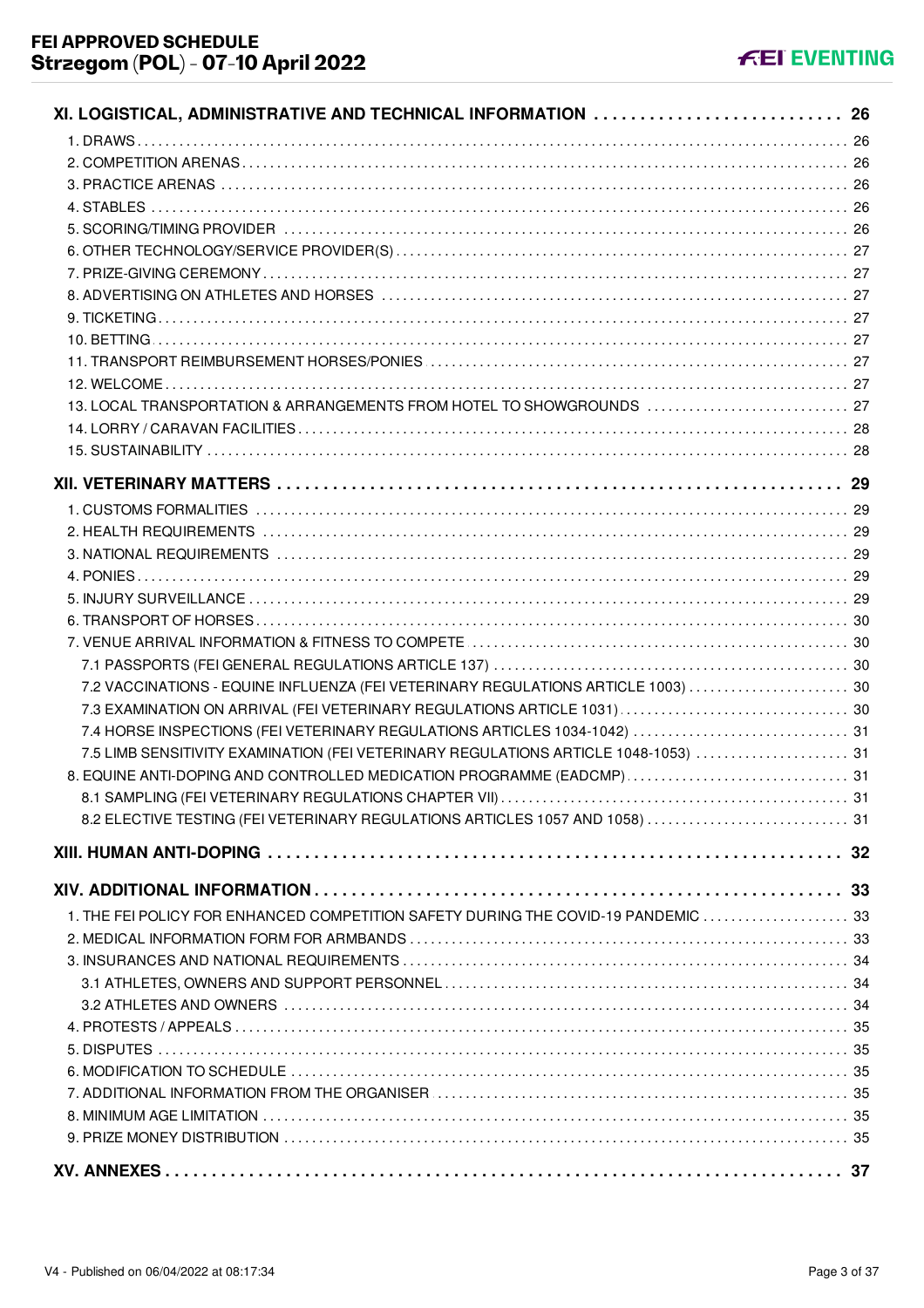## <span id="page-4-0"></span>**III. THE FEI CODE OF CONDUCT FOR THE WELFARE OF THE HORSE**

The Fédération Equestre Internationale (FEI) expects all those involved in international equestrian sport to adhere to the FEI's Code of Conduct and to acknowledge and accept that at all times the welfare of the horse must be paramount and must never be subordinated to competitive or commercial influences.

- 1. At all stages during the preparation and training of competition horses, welfare must take precedence over all other demands. This includes good horse management, training methods, farriery and tack, and transportation.
- 2. Horses and Athletes must be fit, competent and in good health before they are allowed to compete. This encompasses medication use, surgical procedures that threaten welfare or safety, pregnancy in mares and the misuse of aids.
- 3. Events must not prejudice horse welfare. This involves paying careful attention to the competition areas, ground surfaces, weather conditions, stabling, site safety and fitness of the horse for onward travel after the event.
- 4. Every effort must be made to ensure that horses receive proper attention after they have competed and that they are treated humanely when their competition careers are over. This covers proper veterinary care, competition injuries, euthanasia and retirement.
- 5. The FEI urges all involved with the sport to attain the highest levels of education in their areas of expertise.

The Long version of this Code can be obtained from the Fédération Equestre Internationale, HM King Hussein I Building, Chemin de la Joliette 8, 1006 Lausanne, Switzerland. Telephone: +41 21 310 47 47. The Code is available in English. The Code is also available on the FEI's website:<https://inside.fei.org/fei/regulations/general-rules>.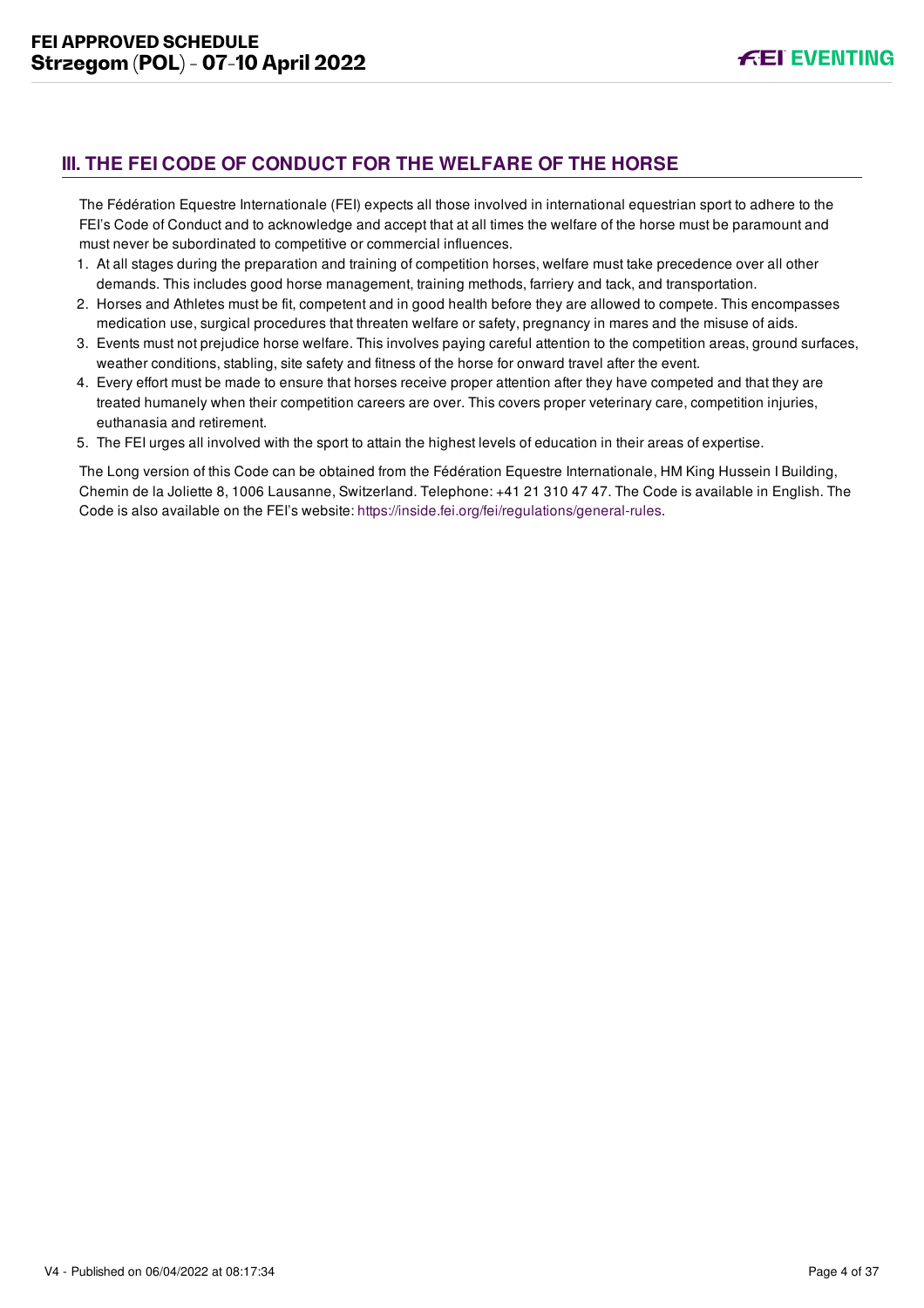## <span id="page-5-0"></span>**IV. GENERAL INFORMATION**

#### <span id="page-5-1"></span>**1. ORGANISER**

| Name:    | LKS Stragona                        |
|----------|-------------------------------------|
| Address: | Morawa 36<br>58-150 Strzegom Poland |
| Phone:   | 0048 748554042                      |
| Fax:     |                                     |
| Email:   | office@stragona.pl                  |
| Website: | www.strzegomhorsetrials.pl          |

#### **Showground contact details**

| Venue name: | Strzegom |
|-------------|----------|
| Address:    | Poland   |
| Phone:      |          |

#### **GPS Coordinates:** Lat: 50.96729, Long: 16.39881

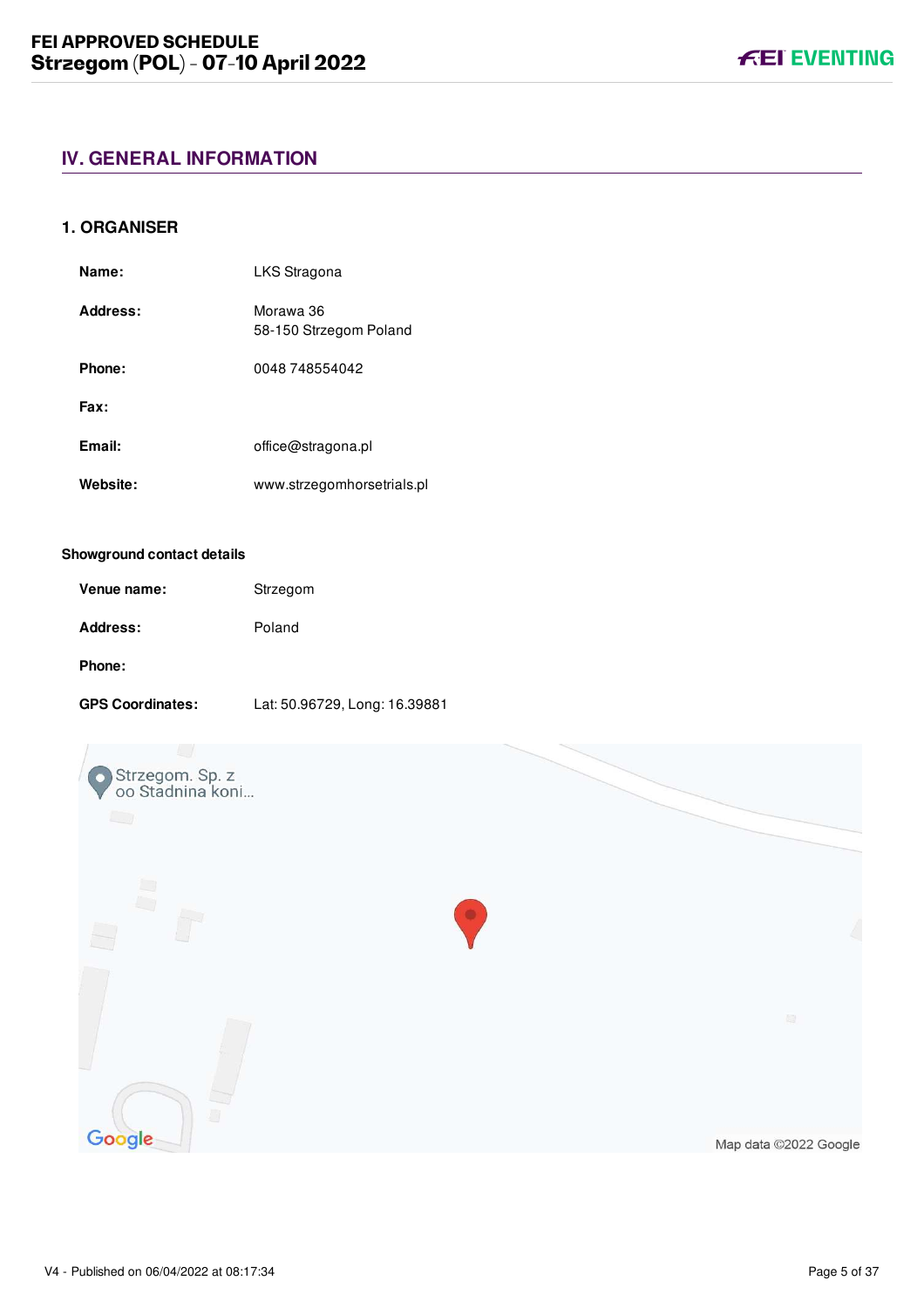## <span id="page-6-0"></span>**2. ORGANISING COMMITTEE**

| <b>Show Secretary</b>         | Agnieszka TYMCZYSZYN  |
|-------------------------------|-----------------------|
| <b>President of the Event</b> | Marcin KONARSKI       |
| <b>Press Officer</b>          | Agnieszka CHMIELINSKA |
| <b>Security Officer</b>       | Mateusz OSICKI        |

## <span id="page-6-1"></span>**3. EVENT DIRECTOR(S)**

**Address:** 58-150 Strzegom Poland

## <span id="page-6-2"></span>**4. STABLE MANAGER(S)**

**Name:** Malgorzata SICZYNSKA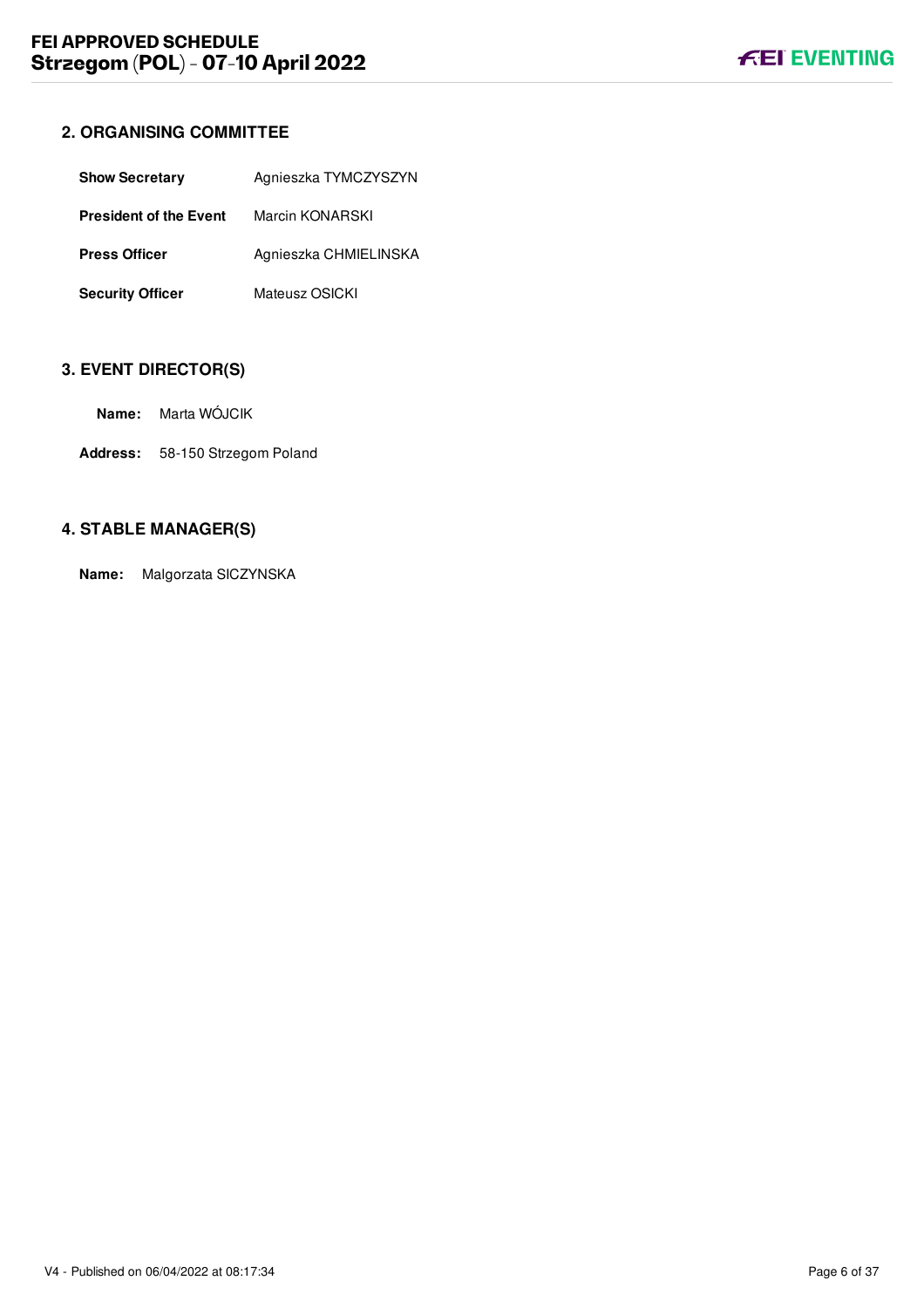## <span id="page-7-0"></span>**V. OFFICIALS**

**Please note that the schedule has been approved under the provision that all appointed Officials have successfully passed the online FEI Competency Evaluation Test.** 

**At least one Permitted Treating Vet must be appointed for every 200 horses at the venue (Veterinary regulations, art. 1007).**

| <b>Assignment</b>            | Name / FEI ID                                   | <b>NF</b>  | <b>Function</b>  | <b>Events</b> |
|------------------------------|-------------------------------------------------|------------|------------------|---------------|
| 1. Ground Jury               |                                                 |            |                  |               |
| CCI4*-S                      |                                                 |            |                  |               |
| <b>Ground Jury President</b> | <b>Xavier LE SAUCE</b><br>10102470              | <b>FRA</b> | Judge (3)        |               |
| <b>Ground Jury Member</b>    | <b>Slawomir PIETRZAK</b><br>10049610            | <b>POL</b> | Judge (3)        |               |
| <b>Jumping Judge</b>         | All jury members                                |            |                  |               |
| CCI3*-S                      |                                                 |            |                  |               |
| <b>Ground Jury President</b> | <b>Xavier LE SAUCE</b><br>10102470              | <b>FRA</b> | Judge (3)        |               |
| <b>Ground Jury Member</b>    | <b>Slawomir PIETRZAK</b><br>10049610            | POL        | Judge (3)        |               |
| <b>Jumping Judge</b>         | All jury members                                |            |                  |               |
| CCI2*-S                      |                                                 |            |                  |               |
| <b>Ground Jury President</b> | <b>Tomasz</b><br><b>MOSSAKOWSKI</b><br>10049773 | <b>POL</b> | Judge (3)        |               |
| <b>Ground Jury Member</b>    | <b>Elzbieta DABROWSKA</b><br>10168193           | <b>POL</b> | Judge (National) |               |
| <b>Jumping Judge</b>         | All jury members                                |            |                  |               |
| CCI1*-Intro                  |                                                 |            |                  |               |
| <b>Ground Jury President</b> | <b>Jozef SNIEZEK</b><br>10050206                | POL        | Judge (National) |               |
| <b>Ground Jury Member</b>    | Izabela BEK-<br><b>KACZKOWSKA</b><br>10221244   | POL        | Judge (National) |               |
| <b>Jumping Judge</b>         | All jury members                                |            |                  |               |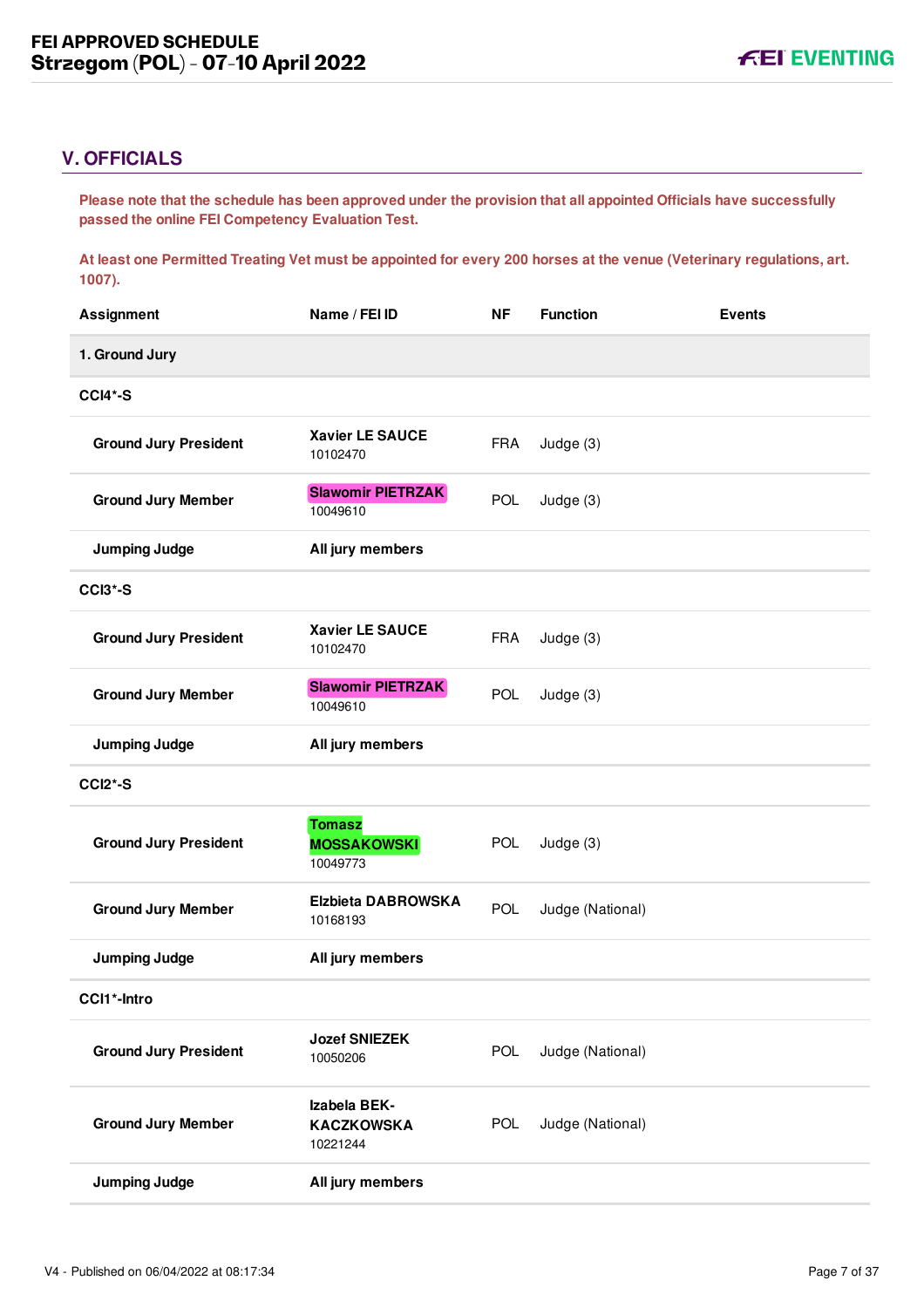## **FEI APPROVED SCHEDULE Strzegom (POL) - 07-10 April 2022**

**KEI EVENTING** 

| <b>Assignment</b>                                        | Name / FEI ID                                         | ΝF         | <b>Function</b>               | <b>Events</b>                    |
|----------------------------------------------------------|-------------------------------------------------------|------------|-------------------------------|----------------------------------|
| CCIP2-S                                                  |                                                       |            |                               |                                  |
| <b>Ground Jury President</b>                             | <b>Tomasz</b><br><b>MOSSAKOWSKI</b><br>10049773       | <b>POL</b> | Judge (3)                     |                                  |
| <b>Ground Jury Member</b>                                | <b>Elzbieta DABROWSKA</b><br>10168193                 | <b>POL</b> | Judge (National)              |                                  |
| <b>Jumping Judge</b>                                     | All jury members                                      |            |                               |                                  |
| 2. Technical Delegate                                    |                                                       |            |                               |                                  |
| <b>Technical Delegate</b>                                | <b>Michael GOLA</b><br>10140590                       | <b>GER</b> | Technical delegate (2)        | CCl3*-S, CCl1*-Intro,<br>CCIP2-S |
| <b>Technical Delegate</b>                                | <b>Mathias OTTO-ERLEY</b><br>10052716                 | <b>GER</b> | Technical delegate (3)        | CCI4*-S, CCI2*-S                 |
| <b>Assistant Technical Delegate</b>                      | <b>Michael GOLA</b><br>10140590                       | <b>GER</b> | Technical delegate (2)        | $CCI4*-S$                        |
| 3. Course Designer                                       |                                                       |            |                               |                                  |
| <b>Cross Country Course</b><br><b>Designer</b>           | <b>Marcin KONARSKI</b><br>10004896                    | <b>POL</b> | Course designer (3)           | <b>All Events</b>                |
| <b>Jumping Course Designer</b>                           | <b>Marcin KONARSKI</b><br>10004896                    | POL        | Course designer (3)           | <b>All Events</b>                |
| <b>Cross Country Assistant</b><br><b>Course Designer</b> | <b>Krzysztof RAFALAK</b><br>10057214                  | <b>POL</b> | Course<br>designer (National) | <b>All Events</b>                |
| <b>Cross Country Assistant</b><br><b>Course Designer</b> | <b>Daniel DULOHERY</b><br>10118488                    | <b>IRL</b> | Course designer (2)           | <b>All Events</b>                |
| <b>Course Builder</b>                                    | <b>XC JUMPS - Marcin</b><br>Konarski<br>30000055      | <b>POL</b> | Corporation                   | All Events                       |
| 4. Chief Steward                                         |                                                       |            |                               |                                  |
| <b>Chief Steward</b>                                     | Justyna OLSZAK<br>10119851                            | POL        | Steward (2)                   | All Events                       |
| <b>5. Assistant Stewards</b>                             |                                                       |            |                               |                                  |
| <b>Assistant Steward</b>                                 | <b>Beata PAKULSKA</b><br>10196000                     | <b>POL</b> | Steward (1)                   | <b>All Events</b>                |
| <b>Assistant Steward</b>                                 | <b>Anna AUGUSTYNSKA</b><br><b>MINCGER</b><br>10108472 | POL        | Steward (1)                   | All Events                       |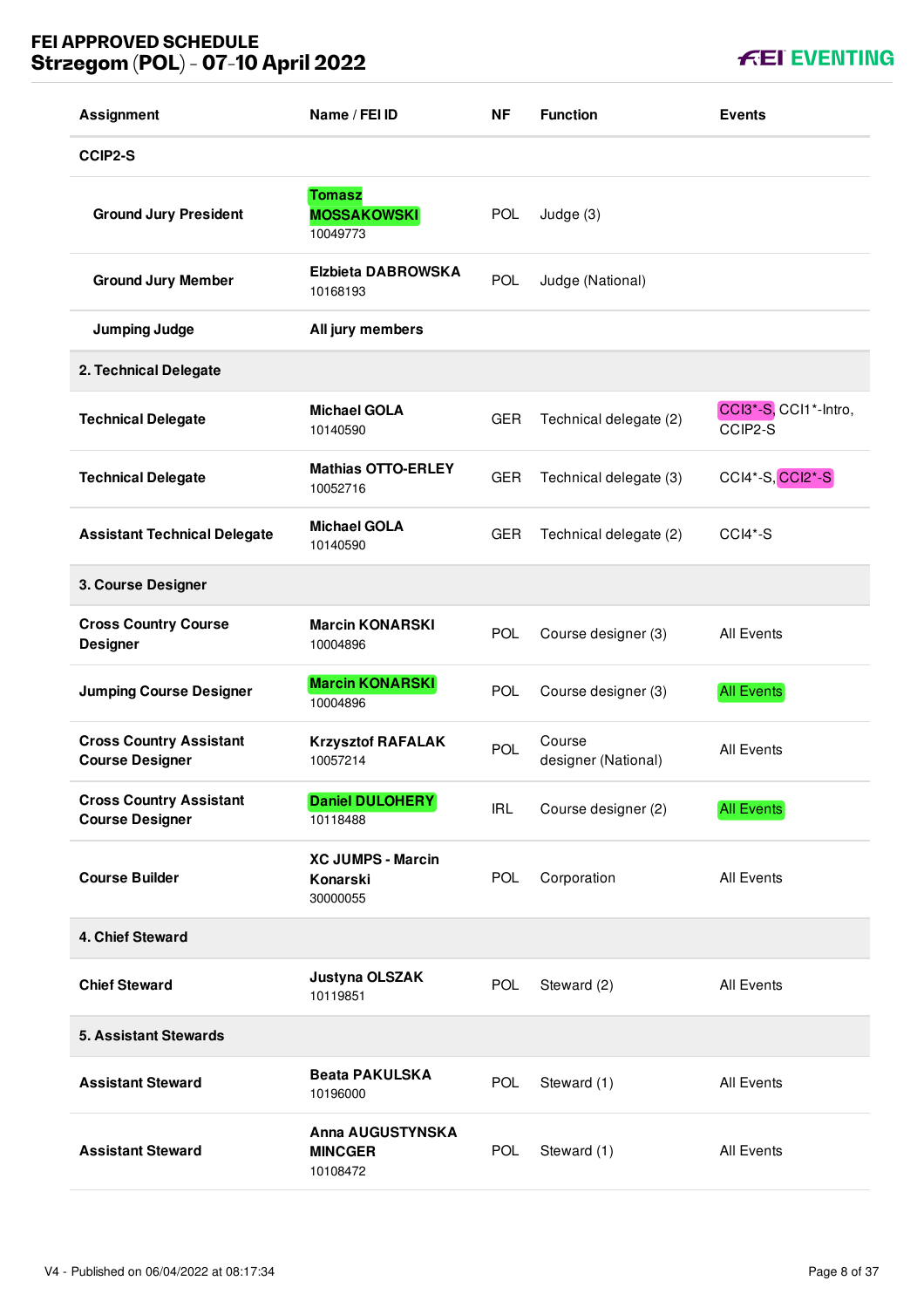## **FEI APPROVED SCHEDULE Strzegom (POL) - 07-10 April 2022**

## **KEI EVENTING**

| <b>Assignment</b>                                     | Name / FEI ID                                                     | <b>NF</b>  | <b>Function</b>                               | <b>Events</b>     |
|-------------------------------------------------------|-------------------------------------------------------------------|------------|-----------------------------------------------|-------------------|
| <b>Assistant Steward</b>                              | Lucyna LASICA<br>10105563                                         | POL.       | Steward (National)                            | <b>All Events</b> |
| 6. FEI Veterinary Delegate                            |                                                                   |            |                                               |                   |
| <b>Veterinary Delegate</b>                            | <b>Malgorzata SWIDEREK-</b><br><b>BARAN</b><br>10013008           | <b>POL</b> | Official Veterinarian (3)                     | <b>All Events</b> |
| 7. Veterinary Service Manager & Treating Veterinarian |                                                                   |            |                                               |                   |
| <b>Veterinary Service Manager</b><br>(VSM)            | <b>Janusz OKONSKI</b><br>10049846                                 | <b>POL</b> | Official Veterinarian (3)                     | <b>All Events</b> |
| <b>Treating Veterinarian</b>                          | <b>Michal KORNASZEWSKI</b><br>10086690                            | POL        | <b>FEI Permitted Treating</b><br>Veterinarian | <b>All Events</b> |
| <b>Treating Veterinarian</b>                          | <b>Janusz OKONSKI</b><br>10049846                                 | POL        | FEI Permitted Treating<br>Veterinarian        | <b>All Events</b> |
| 8. Chief Medical Officer & Medical Services           |                                                                   |            |                                               |                   |
| <b>Chief Medical Officer</b>                          | <b>Piotr WOZNIAK</b><br>10007531<br>Phone: 00486 603317213        | POL        |                                               | <b>All Events</b> |
| <b>Medical Services</b>                               | <b>PW Piotr Woźniak</b><br>30000058                               | <b>POL</b> | Corporation                                   | All Events        |
| 9. Farrier                                            |                                                                   |            |                                               |                   |
| <b>Farrier</b>                                        | Mieczyslaw<br><b>KRYSZCZYNSKI</b><br>10235282<br>Phone: 605312762 |            |                                               | All Events        |
| <b>Farrier</b>                                        | <b>Ryszard MAMAJEK</b><br>10236529<br>Phone: 0048602589257        |            |                                               | <b>All Events</b> |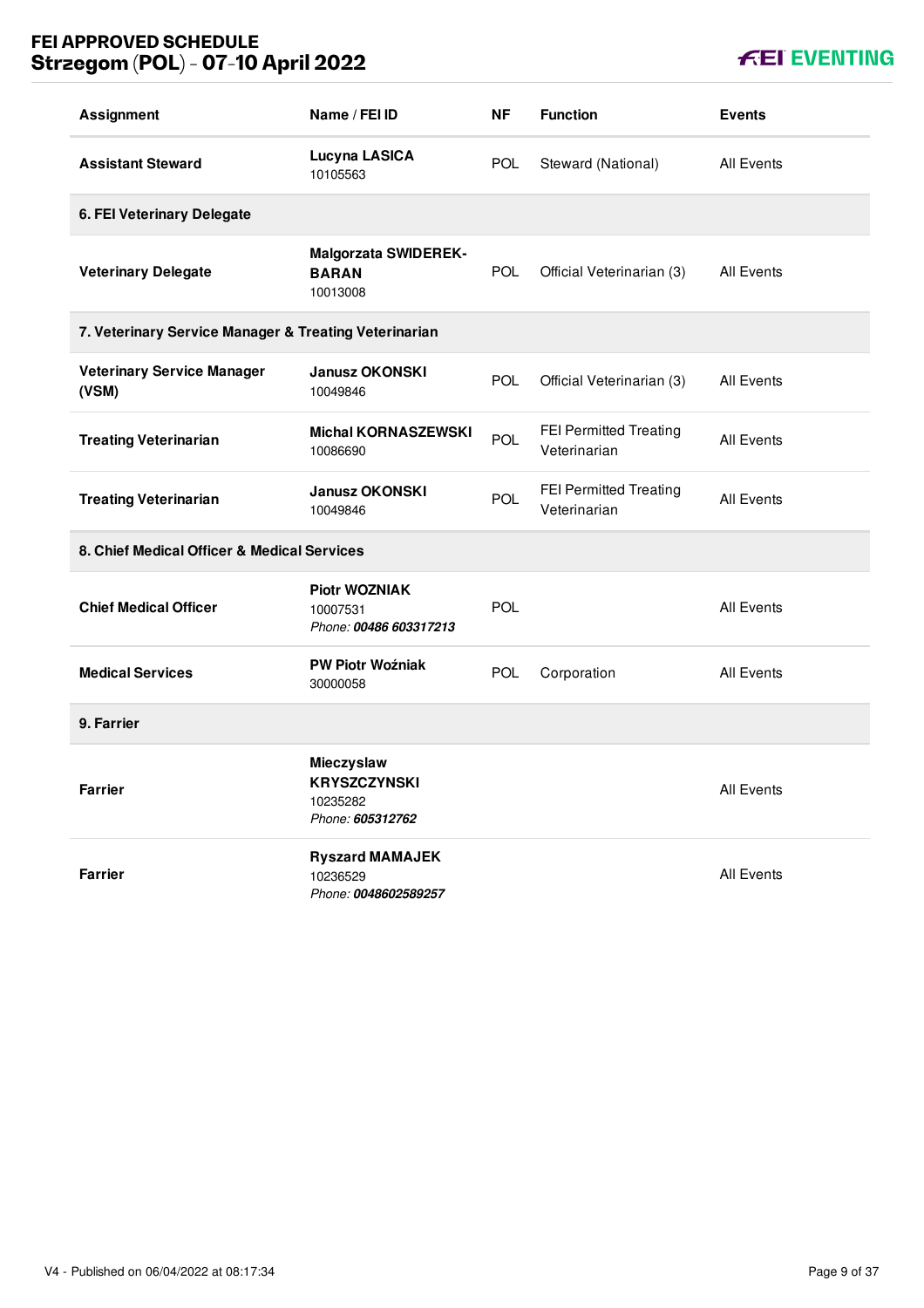## <span id="page-10-0"></span>**VI. INVITATIONS**

#### <span id="page-10-1"></span>**1. GENERAL**

| <b>Invited NFs</b>                               | Unlimited                                                                 |
|--------------------------------------------------|---------------------------------------------------------------------------|
| Number of athletes from the host<br>nation       | Unlimited                                                                 |
| Number of athletes per NF                        | Unlimited                                                                 |
| Maximum number of horses per<br>athlete          | Unlimited                                                                 |
| Ballot procedure in case of<br>excessive entries | The number of starters will be limited to MAX, 250 in all series/classes. |

If there are more than 250 entries at the closing date: priority to be given for entries with payments and for 4\* level up to 80 horses in CCI4\*. After 250 places are filled, the remaining entries will be placed on a waiting list and will be admitted only if there are any withdrawals from the initial 250.

Athletes are invited by the Organiser through their National Federation. One (1) groom per athlete.

## <span id="page-10-2"></span>**2. ENTRY RIGHTS TO SHOWGROUNDS / ACCREDITED PERSONS**

Entry right to the stable area according to FEI Veterinary Regulations Articles 1008-1009

## **NUMBER OF ACCREDITED PERSONS**

| <b>Athlete</b> | Unlimited                                       |
|----------------|-------------------------------------------------|
| <b>Partner</b> |                                                 |
| Groom          |                                                 |
| Horse owner    | 2 accreditations per horse acc. to FEI Passport |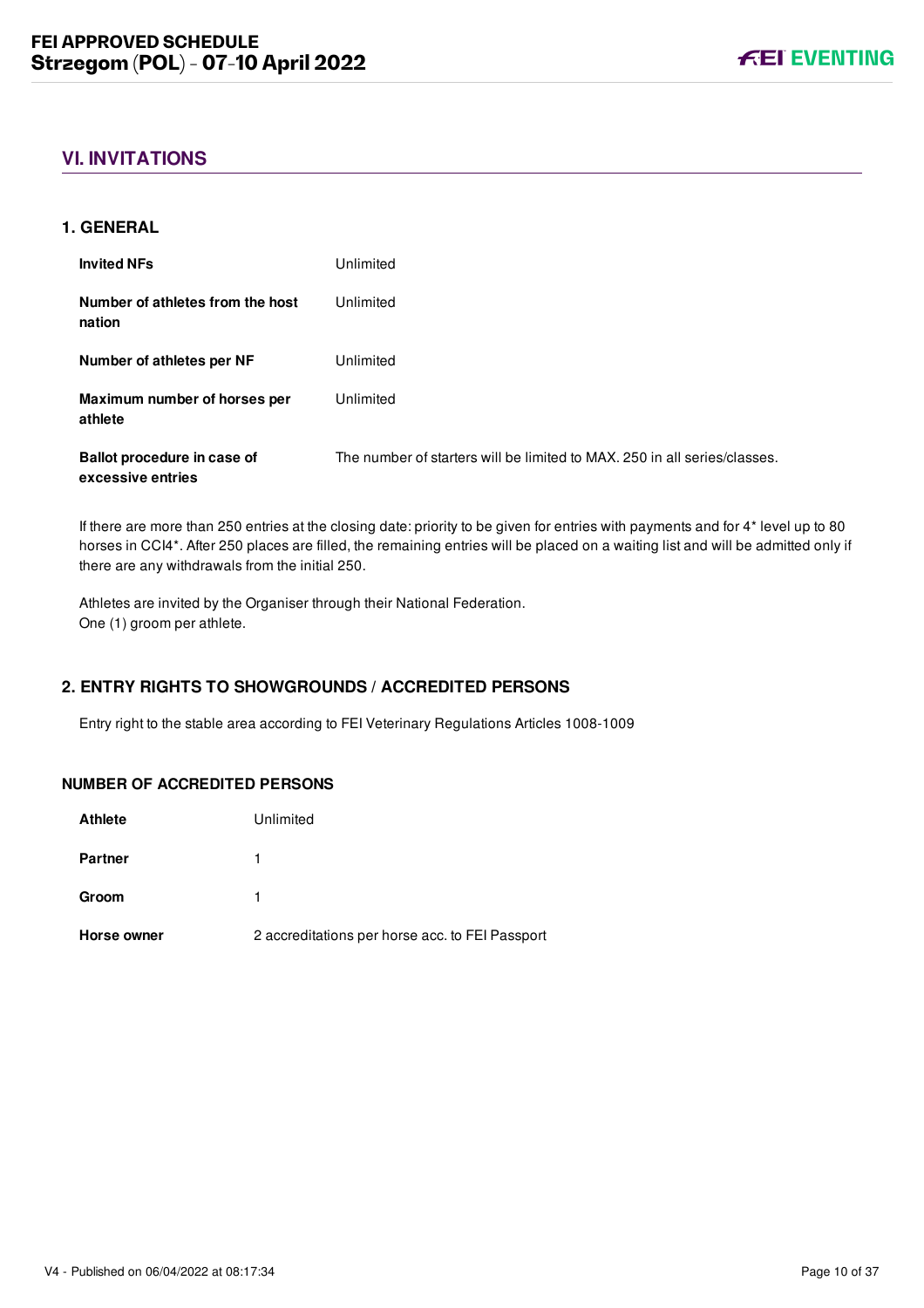## <span id="page-11-0"></span>**VII. ENTRIES**

### **IMPORTANT**

- Entries must be made through the FEI Entry System for all categories of this Event ([https://entry.fei.org\)](https://entry.fei.org);
- Additional documentation can be found at: <https://inside.fei.org/fei/your-role/it-services/fei-entry-system>
- All Athletes and Horses participating in any International Competition must be registered with the FEI;
- Athletes and/or Horses present at the Event without having been entered through the FEI's Online Entry System will automatically be disqualified unless compelling circumstances warrant otherwise.

## <span id="page-11-1"></span>**1. ENTRY DATES AND ENTRY FEES**

Entries have to be in accordance with Art. 509 of the FEI Eventing Rules, 25th edition, effective 1st January 2020, updates effective 1st January 2022.

#### **Deadlines for entries**

| Closing date for<br>definite entries: | CCI4*-S 14/03/2022            |
|---------------------------------------|-------------------------------|
|                                       | CCI3*-S 14/03/2022            |
|                                       | CCI2*-S 14/03/2022            |
|                                       | <b>CCI1*-Intro 14/03/2022</b> |
|                                       | <b>CCIP2-S</b> 14/03/2022     |
|                                       |                               |
| Last date for<br>substitutions:       | <b>CCI4*-S</b> 29/03/2022     |
|                                       | <b>CCl3*-S</b> 29/03/2022     |
|                                       |                               |
|                                       | CCI2*-S 29/03/2022            |
|                                       | CCI1*-Intro 29/03/2022        |
|                                       | CCIP2-S 29/03/2022            |

## **Fees for horses**

| ees for norses       |                        |  |
|----------------------|------------------------|--|
| Entry fee per horse  |                        |  |
| CCI4*-S              | 425 EUR incl. VAT (8%) |  |
| CCI3 <sup>*</sup> -S | 380 EUR incl. VAT (8%) |  |
| $CCI2*-S$            | 360 EUR incl. VAT (8%) |  |
| CCI1*-Intro          | 300 EUR incl. VAT (8%) |  |
| CCIP2-S              | 360 EUR incl. VAT (8%) |  |
|                      |                        |  |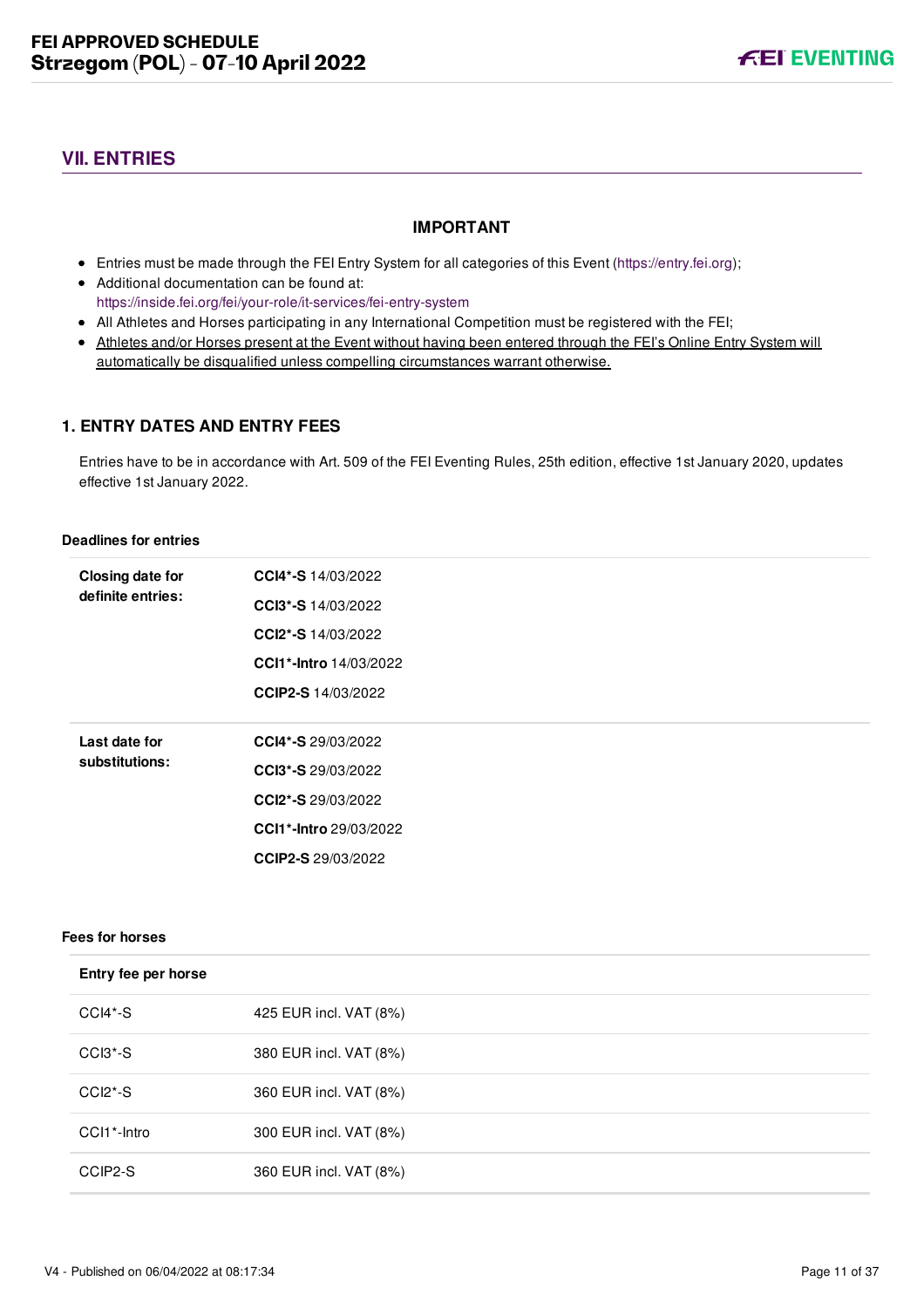## **FEI APPROVED SCHEDULE Strzegom (POL) - 07-10 April 2022**



#### **EADCMP Fee**

Lower Level Events (CIMs) CHF 18 per horse per event (For definition of CIMs see Appendix E of the FEI General Regulations) Higher Level Events CHF 25 per horse per event (All other events not defined as CIMs)

| CCI4*-S                | 25 EUR incl. VAT (0%) (25 CHF not included in entry fee) |
|------------------------|----------------------------------------------------------|
| CCI3*-S                | 18 EUR incl. VAT (0%) (18 CHF not included in entry fee) |
| CCI <sub>2</sub> *-S   | 18 EUR incl. VAT (0%) (18 CHF not included in entry fee) |
| CCI1*-Intro            | 18 EUR incl. VAT (0%) (18 CHF not included in entry fee) |
| CCIP2-S                | 18 EUR incl. VAT (0%) (18 CHF not included in entry fee) |
| Stabling fee per horse |                                                          |
| Not Applicable         |                                                          |
| Total fee per horse    |                                                          |
| $CCI4*-S$              | 450 EUR incl. VAT                                        |
| $CCI3*-S$              | 398 EUR incl. VAT                                        |
| CCI <sub>2</sub> *-S   | 378 EUR incl. VAT                                        |
| CCI1*-Intro            | 318 EUR incl. VAT                                        |
| CCIP2-S                | 378 EUR incl. VAT                                        |

#### <span id="page-12-0"></span>**2. DETAILS ENTRY PROCEDURE FEE / PAYMENT**

OC details: LKS STRAGONA, Morawa 36, 58-150 Strzegom

Payment in EUR:

SANTANDER BANK POLSKA S.A. O/STRZEGOM

PL 42 1090 2343 0000 0001 0499 6685

Swift codes: WBK PPLPP

**All entry fee have to be paid by banks transfer and the payment confirmation have to be send before 18thn of MARCH to [office@stragona.pl](mailto:office@stragona.pl)**

**There will be no possibility to pay by cash on site.**

Late entries /after 18.03

All accepted entries after this date will be automatically charged 50 EUR

Change a horse/rider to another class

After:  $1.04 - 12:00 = 25$  EUR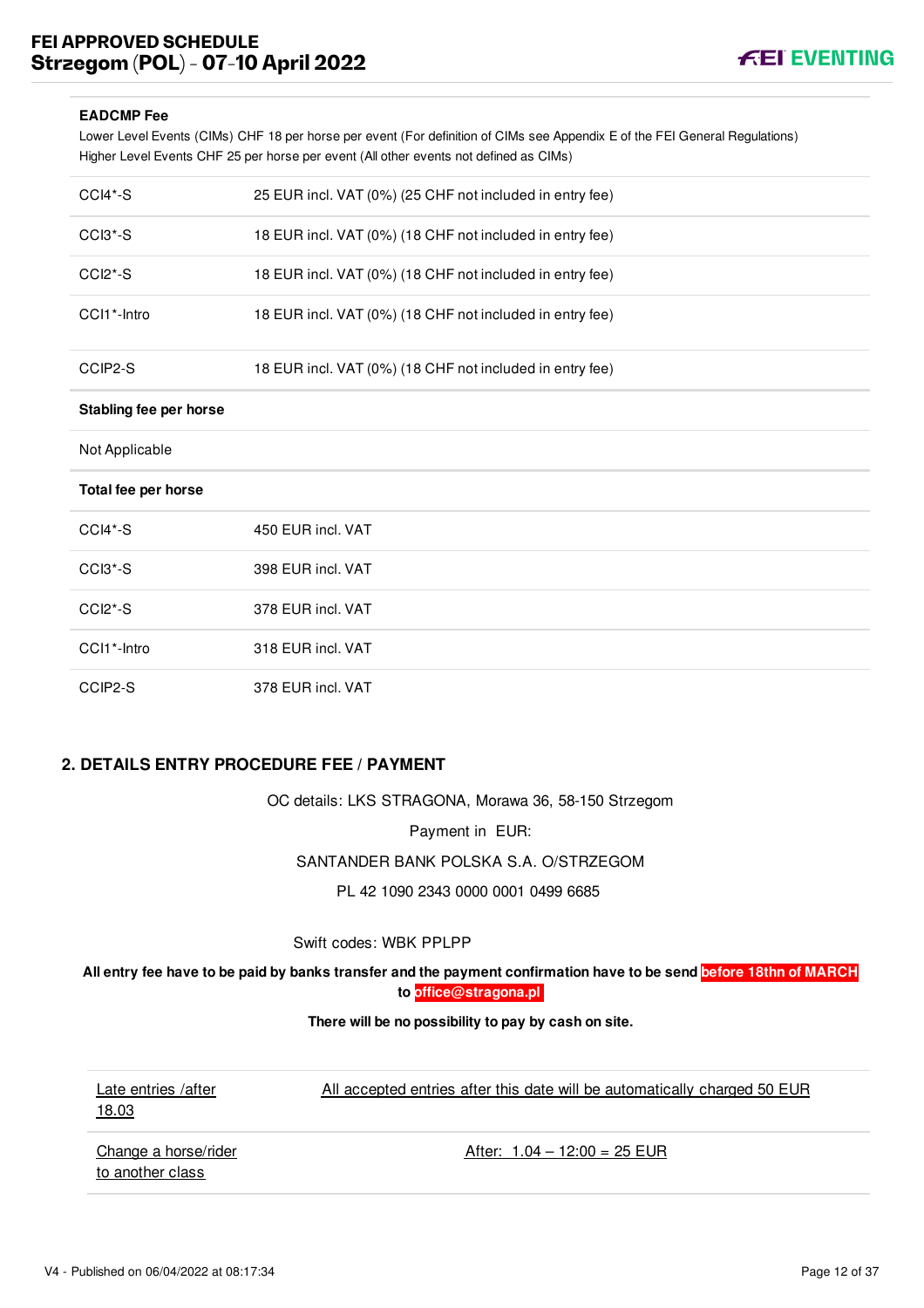If you need an invoice, you need to declare it during payment.

If you don't do that, your invoice will not be issued.

Invoices ordered after the show will not be issued

## <span id="page-13-0"></span>**3. OTHER FEES**

All other fees must be listed hereunder with the details of the amounts to be charged and approved by the FEI. Only fees approved by the FEI and listed in the approved Schedule can be charged by the OC.

| Electricity for boxes<br>(upon request) | 100 EUR per box incl. VAT (8%)                                                       |
|-----------------------------------------|--------------------------------------------------------------------------------------|
| Hay                                     | 5 EUR per bale incl. VAT (8%)                                                        |
| Straw                                   | 3 EUR per bale incl. VAT (8%)                                                        |
| Shavings                                | 15 EUR per bale incl. VAT (8%)                                                       |
| Lorry / Caravan area                    |                                                                                      |
| Power supply                            | Provided by the OC at the following cost:<br>75 EUR per lorry/caravan incl. VAT (8%) |
| <b>Specific fees</b>                    |                                                                                      |
| <b>Official Veterinary</b><br>Papers    | 25 CHF per horse incl. VAT (8%)                                                      |

#### PLEASE NOTE:

All riders are reminded that in Poland is in force "e-TOLL" system – electronic toll collection system.More information available here: [www.etoll.gov.pl](file:///home/deployer/api-schedules/production/releases/42/symfony/public/www.etoll.gov.pl)

All aforementioned amounts include VAT, if applicable

VAT number of the Organiser: PL 8842276847

## <span id="page-13-1"></span>**4. NO-SHOWS AND LATE WITHDRAWALS**

In the case of withdrawals after the date of definite entries or no-shows the athlete or the respective NF will be held liable to reimburse the OC for the actual financial loss incurred by the OC (i.e. stabling and hotel expenses) as a result of the late withdrawal or no-show.

| Amount charged | ALL WITHDRAWAL:                                                                                  |
|----------------|--------------------------------------------------------------------------------------------------|
|                | Beetwen $18.03 - 29.03 - 50\%$ entry fee have to be paid                                         |
|                | After $29.03 - 100\%$ entry fee have to be paid                                                  |
|                | In case of withdrawal or no-shows after the date of 29.03.2022: the athlete or the respective NF |
|                | the athlete will be held liable and have to pay full entry fee. Presentation of a med. or vet.   |
|                | certificate will not exempt from having to charge fees.                                          |
|                |                                                                                                  |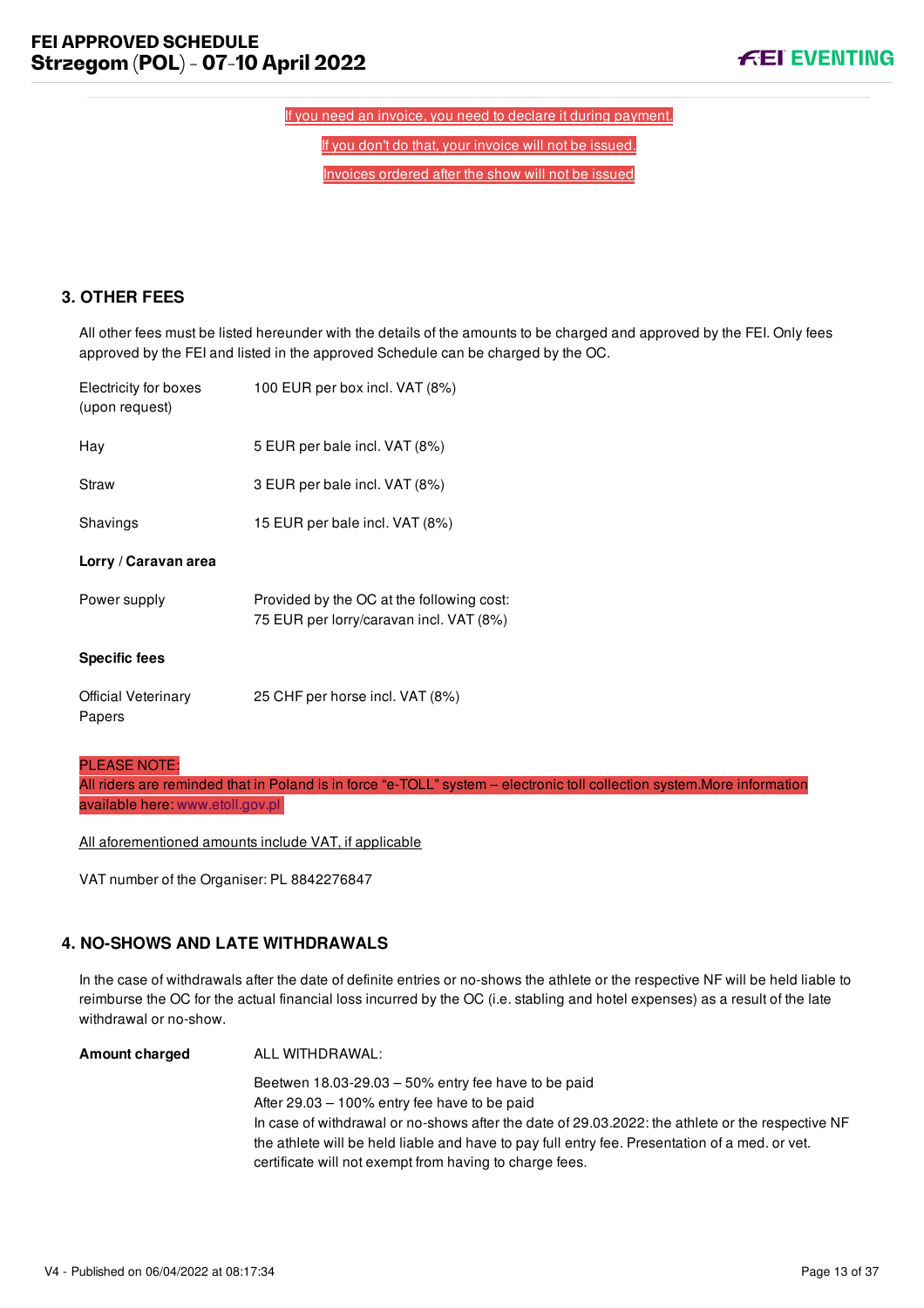

| Refund procedure | Withdrawal:                                                                                      |
|------------------|--------------------------------------------------------------------------------------------------|
|                  | Before 18.03 - 100% refund                                                                       |
|                  | Before 29.03 - 50% refund                                                                        |
|                  | After $29.03 -$ no refund                                                                        |
|                  | In case of withdrawal or no-shows after the date of 29.03.2022: the athlete or the respective NF |
|                  | the athlete will be held liable and have to pay full entry fee. Presentation of a med. or vet.   |
|                  | certificate will not exempt from having to charge fees.                                          |

## <span id="page-14-0"></span>**5. QUALIFICATIONS**

Entries have to be in accordance with Art. 520 and 521 of the FEI Eventing Rules, 25th edition, effective 1st January 2020, updates effective 1st January 2022.

The eligibility to compete will be determined by a combination of the following:

- The level of the Athlete category (National, D, C, B, A) (Art.519)
- The achievement of a number of Minimum Eligibility Requirements according to the eligibility matrix of requirements (Art. 520)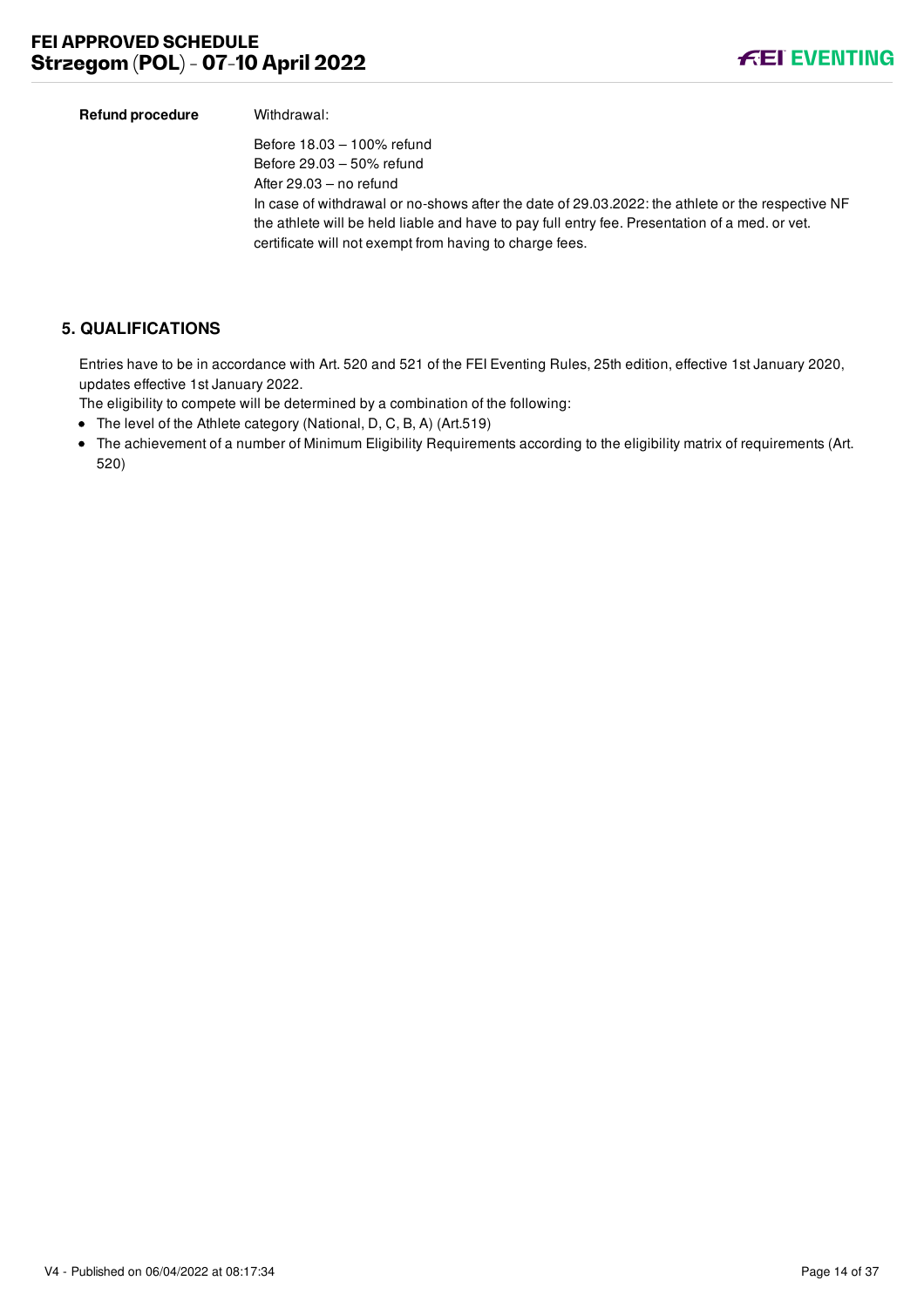## <span id="page-15-0"></span>**VIII. TIMETABLE**

| CCI4*-S                           | Day       | <b>Date</b> | <b>Time</b> |
|-----------------------------------|-----------|-------------|-------------|
| Vet examination on arrival        | Wednesday | 06/04/2022  | 15:00       |
| <b>Opening of stables</b>         | Wednesday | 06/04/2022  | 15:00       |
| <b>Official course inspection</b> | Thursday  | 07/04/2022  | 16:00       |
| <b>Dressage Test</b>              | Friday    | 08/04/2022  | 12:00       |
| <b>Jumping Test</b>               | Saturday  | 09/04/2022  | 17:00       |
| <b>Cross-Country Test</b>         | Sunday    | 10/04/2022  | 13:40       |
| Prize-giving                      | Sunday    | 10/04/2022  | 15:00       |
|                                   |           |             |             |
| CCI3*-S                           | Day       | <b>Date</b> | <b>Time</b> |
| <b>Opening of stables</b>         | Wednesday | 06/04/2022  | 15:00       |
| Vet examination on arrival        | Wednesday | 06/04/2022  | 15:00       |
| <b>Official course inspection</b> | Thursday  | 07/04/2022  | 16:00       |
|                                   |           |             |             |
| <b>Dressage Test - 1st Day</b>    | Friday    | 08/04/2022  | 08:30       |
| <b>Dressage Test - 2nd Day</b>    | Friday    | 08/04/2022  | 08:30       |
| <b>Jumping Test</b>               | Saturday  | 09/04/2022  | 15:45       |
| <b>Cross-Country Test</b>         | Sunday    | 10/04/2022  | 12:30       |
| Prize-giving                      | Sunday    | 10/04/2022  | 15:00       |
|                                   |           |             |             |
| <b>CCI2*-S</b>                    | Day       | <b>Date</b> | <b>Time</b> |
| Vet examination on arrival        | Wednesday | 06/04/2022  | 15:00       |
| <b>Opening of stables</b>         | Wednesday | 06/04/2022  | 15:00       |
| <b>Official course inspection</b> | Thursday  | 07/04/2022  | 16:00       |
| <b>Dressage Test</b>              | Friday    | 08/04/2022  | 08:00       |
| <b>Jumping Test</b>               | Saturday  | 09/04/2022  | 13:45       |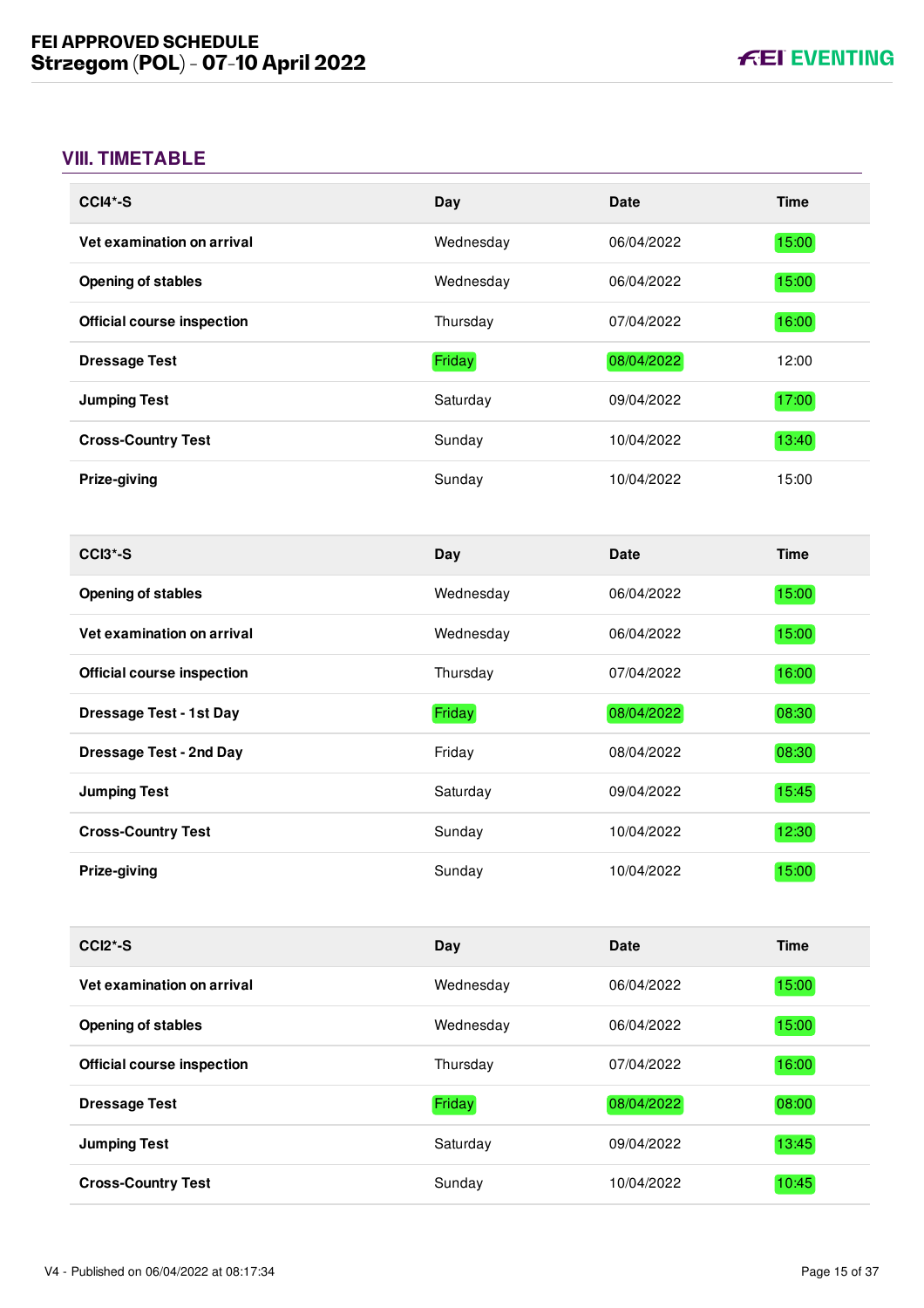## **FEI APPROVED SCHEDULE Strzegom (POL) - 07-10 April 2022**

| Prize-giving                      | Sunday    | 10/04/2022  | 15:00       |
|-----------------------------------|-----------|-------------|-------------|
| CCI1*-Intro                       | Day       | <b>Date</b> | <b>Time</b> |
| <b>Opening of stables</b>         | Wednesday | 06/04/2022  | 15:00       |
| Vet examination on arrival        | Wednesday | 06/04/2022  | 15:00       |
| <b>Official course inspection</b> | Thursday  | 07/04/2022  | 16:00       |
| <b>Dressage Test</b>              | Friday    | 08/04/2022  | 13:30       |
| <b>Jumping Test</b>               | Saturday  | 09/04/2022  | 12:00       |
| <b>Cross-Country Test</b>         | Sunday    | 10/04/2022  | 09:00       |
| Prize-giving                      | Sunday    | 10/04/2022  | 15:00       |
| <b>CCIP2-S</b>                    | Day       | <b>Date</b> | <b>Time</b> |
| <b>Opening of stables</b>         | Wednesday | 06/04/2022  | 15:00       |
| Vet examination on arrival        | Wednesday | 06/04/2022  | 15:00       |
| <b>Official course inspection</b> | Thursday  | 07/04/2022  | 16:00       |
| <b>Dressage Test</b>              | Friday    | 08/04/2022  | 13:10       |
| <b>Jumping Test</b>               | Saturday  | 09/04/2022  | 12:00       |
| <b>Cross-Country Test</b>         | Sunday    | 10/04/2022  | 09:00       |
| Prize-giving                      | Sunday    | 10/04/2022  | 15:00       |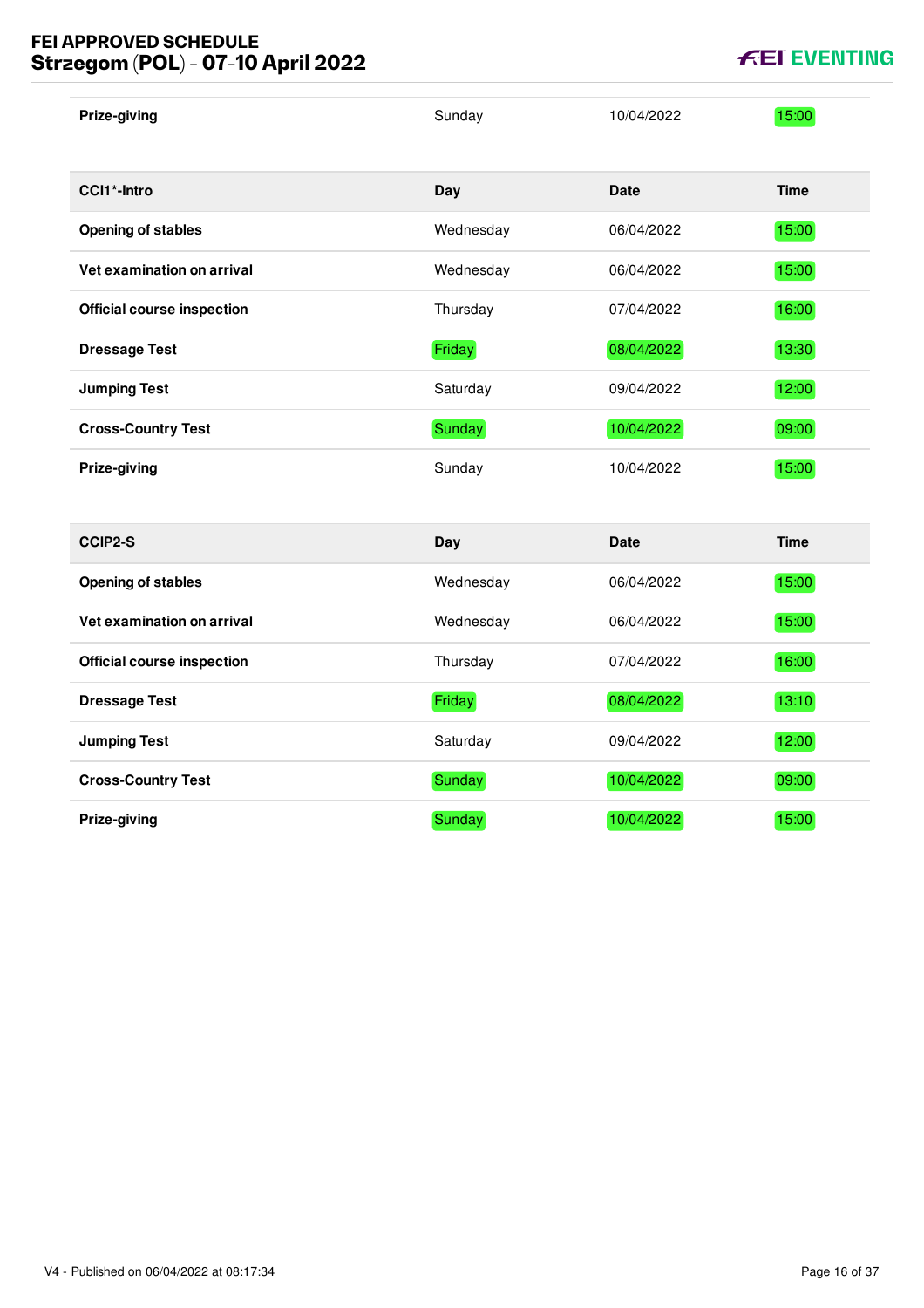## <span id="page-17-0"></span>**IX. COMPETITIONS**

**These competitions will be in accordance with the FEI Eventing Rules and its Annexes, 25th edition, effective 1st January 2020, updates effective 1st January 2022.**

## <span id="page-17-1"></span>**CCI4\*-S**

**IMPORTANT INFORMATION:** THIS PROVISIONAL TIMETABLE WILL BE REVIEWED AT LATEST 1 OF APRIL AND PUBLISHED ON WWW.StrzegomHorseTrials.Pl, The minor changes can be expected, especially when the cross country day is played.

## **TECHNICAL CONDITIONS**

| <b>DRESSAGE TEST</b><br>CCI4*-S | $CCH* B$                  |               |
|---------------------------------|---------------------------|---------------|
| <b>CROSS-COUNTRY</b>            | Length:                   | 3420 - 3990 m |
| <b>TEST</b><br>CCI4*-S          | Speed:                    | 570 m/min     |
|                                 | <b>Number of efforts:</b> | $32 - 35$     |
| <b>JUMPING</b><br>CCI4*-S       | Distance:                 | 600 m         |
|                                 | Speed:                    | $375$ m/min   |
|                                 | Max. number of efforts:   | 15            |
|                                 | Number of obstacles:      | $11 - 12$     |

#### **PRIZE CLASSIFICATION**

| Total amount of prize money per | 3.000 EUR |
|---------------------------------|-----------|
| section:                        |           |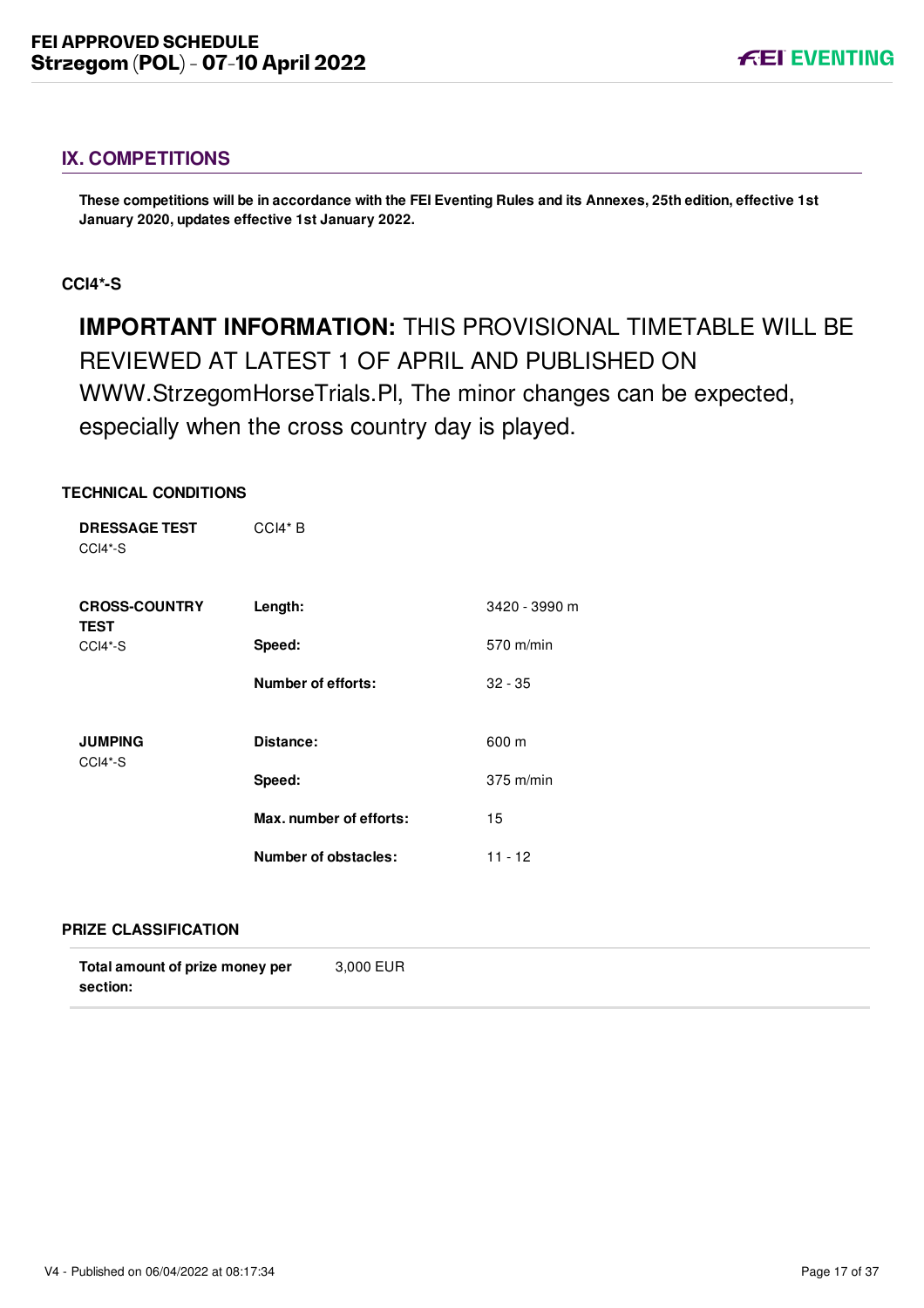

3000 EUR (based on up to 35 horses in class)

I-1000 II-750 III-500 IV- 400 350 EUR to be divided into 25%

4500 EUR (based on more than 35 horses in class)

I-1500 II-1100 III -750 IV -450 V - 350  $VI - 250$ 100 EUR to be divided into 25%

10%

#### **Other details on prize money distribution**

Pay by bank transfer – 21 days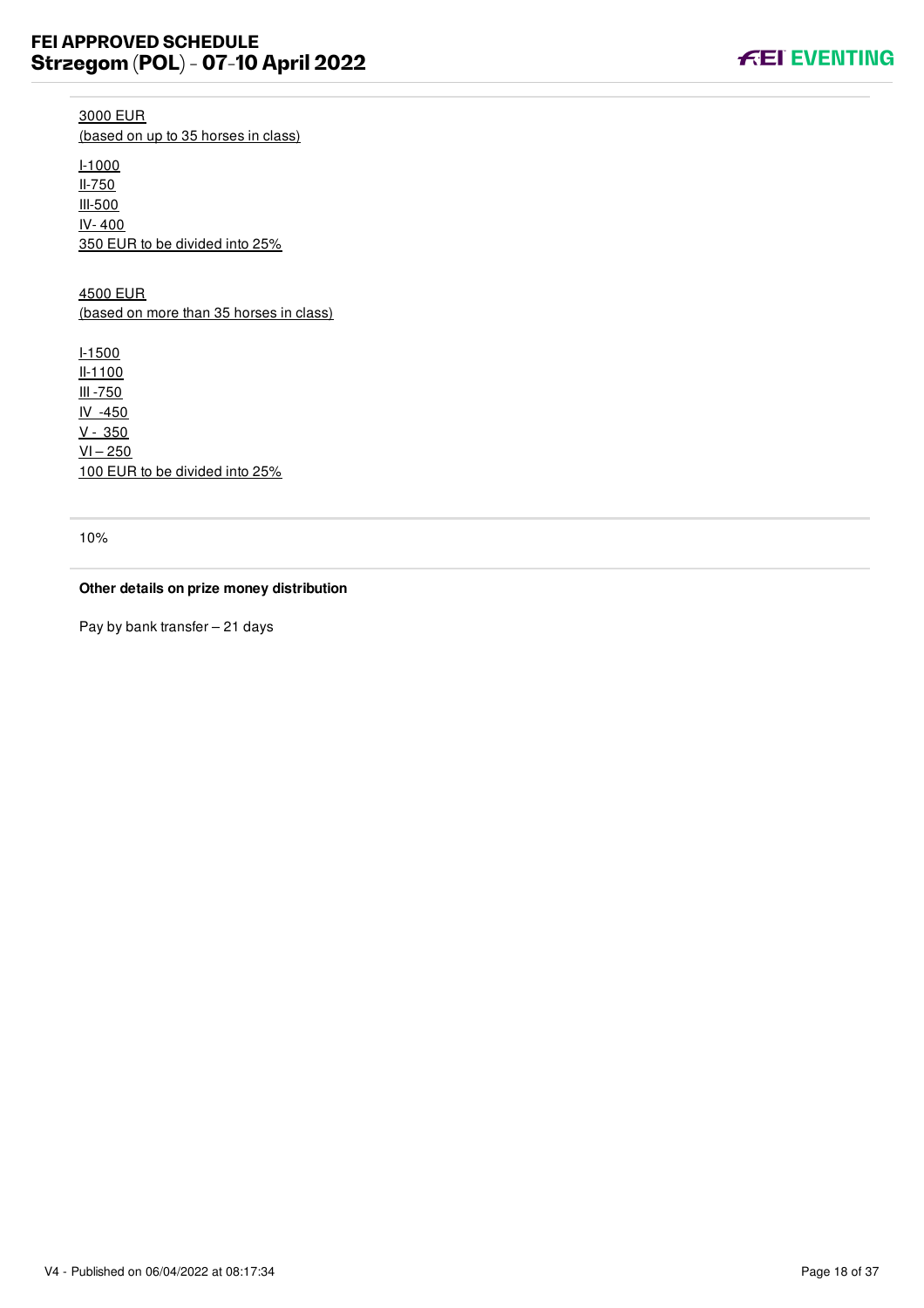## <span id="page-19-0"></span>**CCI3\*-S**

## **IMPORTANT INFORMATION:** THIS PROVISIONAL TIMETABLE WILL BE REVIEWED AT LATEST 1 OF APRIL AND PUBLISHED ON WWW.StrzegomHorseTrials.Pl, The minor changes can be expected, especially when the cross country day is played.

## **TECHNICAL CONDITIONS**

| <b>DRESSAGE TEST</b><br>CCI <sub>3</sub> <sup>*</sup> -S | $CCI3*B$                    |               |
|----------------------------------------------------------|-----------------------------|---------------|
| <b>CROSS-COUNTRY</b><br><b>TEST</b>                      | Length:                     | 3025 - 3575 m |
| CCI <sub>3</sub> <sup>*</sup> -S                         | Speed:                      | 550 m/min     |
|                                                          | <b>Number of efforts:</b>   | $27 - 32$     |
| <b>JUMPING</b><br>CCI <sub>3</sub> <sup>*</sup> -S       | Distance:                   | 600 m         |
|                                                          | Speed:                      | $350$ m/min   |
|                                                          | Max. number of efforts:     | 14            |
|                                                          | <b>Number of obstacles:</b> | $10 - 11$     |

## **PRIZE CLASSIFICATION**

| Total amount of prize money per | 1.000 EUR                                                                         |
|---------------------------------|-----------------------------------------------------------------------------------|
| section:                        | Based on 60 horses in class, if more than 60 starters price money will be double. |

#### 1000 EUR

| (based on 60 horses in class, if more than 60 starters prize money will be double) |
|------------------------------------------------------------------------------------|
| <b>I-300</b>                                                                       |
| $II-225$                                                                           |
| III-150                                                                            |
| $IV-125$                                                                           |
| $V-100$                                                                            |
| 100 EUR to be divided into 25%                                                     |

10

#### **Other details on prize money distribution**

Pay by bank transfer – 21 days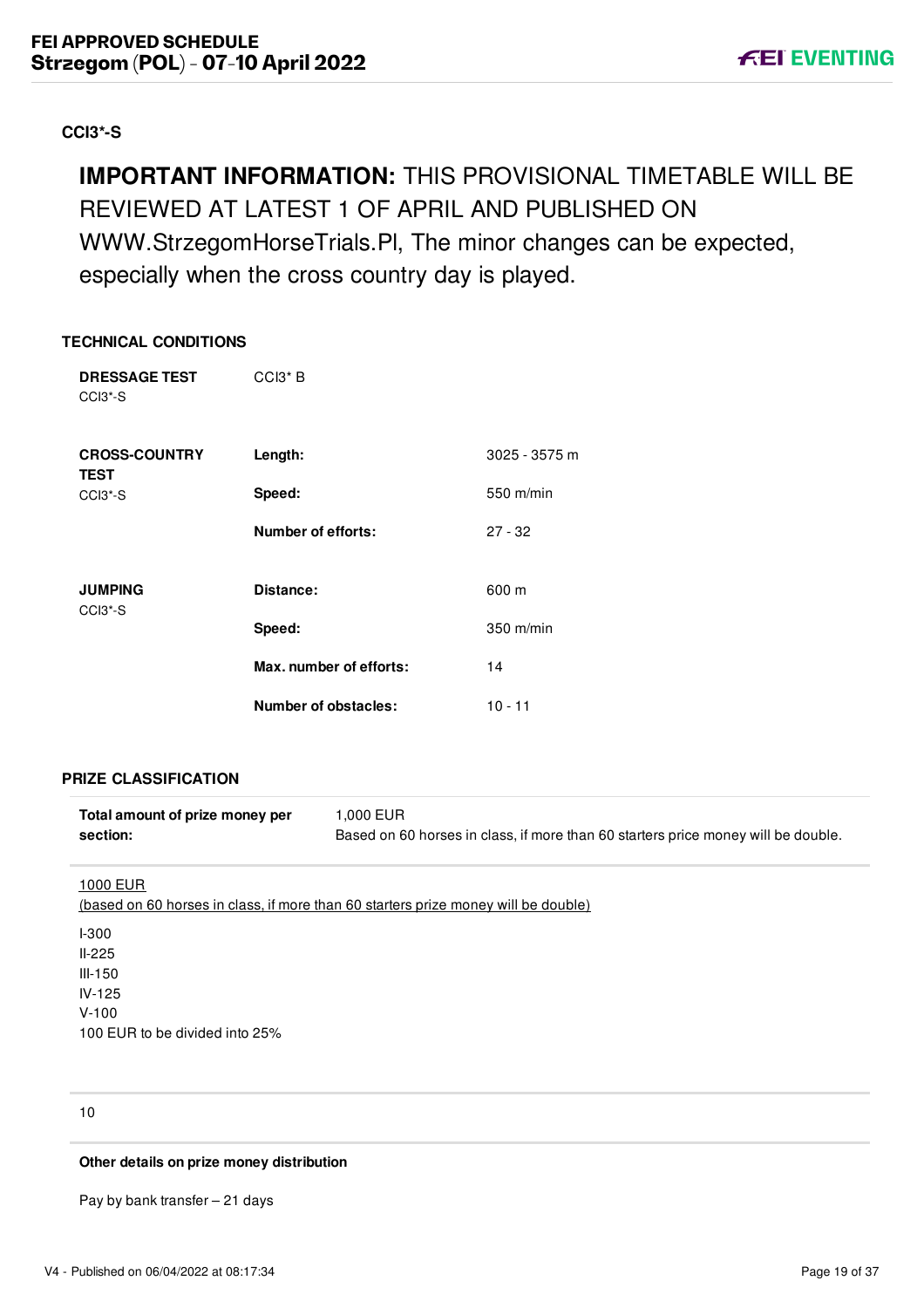## <span id="page-20-0"></span>**CCI2\*-S**

## **IMPORTANT INFORMATION:** THIS PROVISIONAL TIMETABLE WILL BE REVIEWED AT LATEST 1 OF APRIL AND PUBLISHED ON WWW.StrzegomHorseTrials.Pl, The minor changes can be expected, especially when the cross country day is played.

## **TECHNICAL CONDITIONS**

| <b>DRESSAGE TEST</b><br>CCI <sub>2</sub> <sup>*</sup> -S | $CCl2*B$                    |               |
|----------------------------------------------------------|-----------------------------|---------------|
| <b>CROSS-COUNTRY</b><br><b>TEST</b>                      | Length:                     | 2600 - 3120 m |
| CCI <sub>2</sub> <sup>*</sup> -S                         | Speed:                      | 520 m/min     |
|                                                          | <b>Number of efforts:</b>   | $25 - 30$     |
| <b>JUMPING</b><br>CCI <sub>2</sub> <sup>*</sup> -S       | Distance:                   | 600 m         |
|                                                          | Speed:                      | $350$ m/min   |
|                                                          | Max. number of efforts:     | 13            |
|                                                          | <b>Number of obstacles:</b> | $10 - 11$     |

## **PRIZE CLASSIFICATION**

| Total amount of prize money per | 1.000 EUR                                                                        |
|---------------------------------|----------------------------------------------------------------------------------|
| section:                        | Base on 60 horses in class, if more than 60 starters price money will be double. |

#### 1000 EUR

-

| (based on 60 horses in class, if more than 60 starters prize money will be double) |
|------------------------------------------------------------------------------------|
| <b>I-300</b>                                                                       |
| $II-225$                                                                           |
| III-150                                                                            |
| $IV-125$                                                                           |
| $V-100$                                                                            |
| 100 EUR to be divided into 25%                                                     |

#### **Other details on prize money distribution**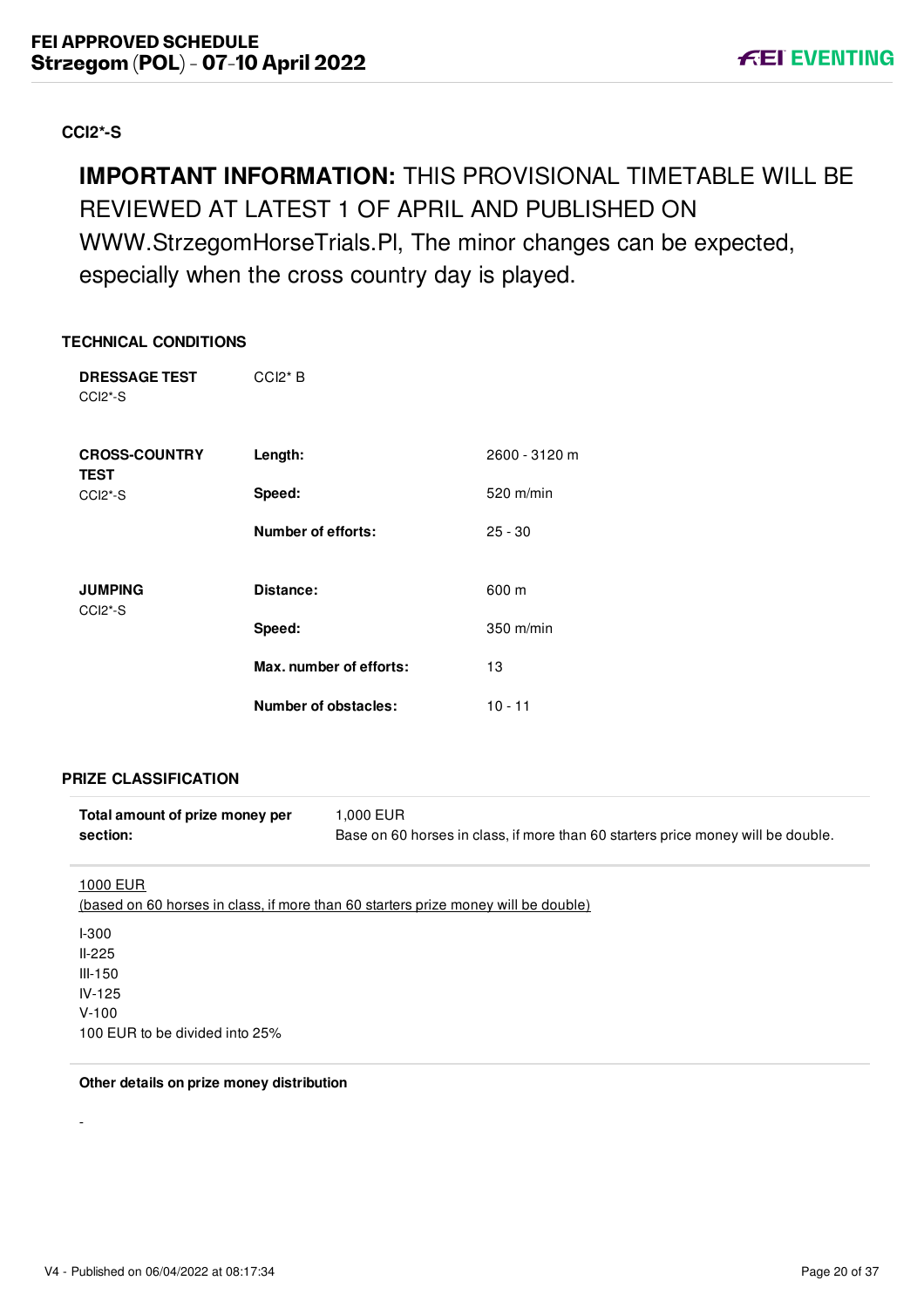## <span id="page-21-0"></span>**CCI1\*-INTRO**

## **IMPORTANT INFORMATION:** THIS PROVISIONAL TIMETABLE WILL BE REVIEWED AT LATEST 1 OF APRIL AND PUBLISHED ON WWW.StrzegomHorseTrials.Pl, The minor changes can be expected, especially when the cross country day is played.

## **TECHNICAL CONDITIONS**

| <b>DRESSAGE TEST</b><br>CCI1*-Intro | CCI <sub>1</sub> *        |               |
|-------------------------------------|---------------------------|---------------|
| <b>CROSS-COUNTRY</b><br><b>TEST</b> | Length:                   | 2000 - 3000 m |
| CCI1*-Intro                         | Speed:                    | 500 m/min     |
|                                     | <b>Number of efforts:</b> | 25            |
| <b>JUMPING</b><br>CCI1*-Intro       | Distance:                 | 600 m         |
|                                     | Speed:                    | 350 m/min     |
|                                     | Max. number of efforts:   | 12            |
|                                     | Number of obstacles:      | $10 - 11$     |

## **PRIZE CLASSIFICATION**

-

| Total amount of prize money per | No Prize Money |  |
|---------------------------------|----------------|--|
| section:                        |                |  |

**Other details on prize money distribution**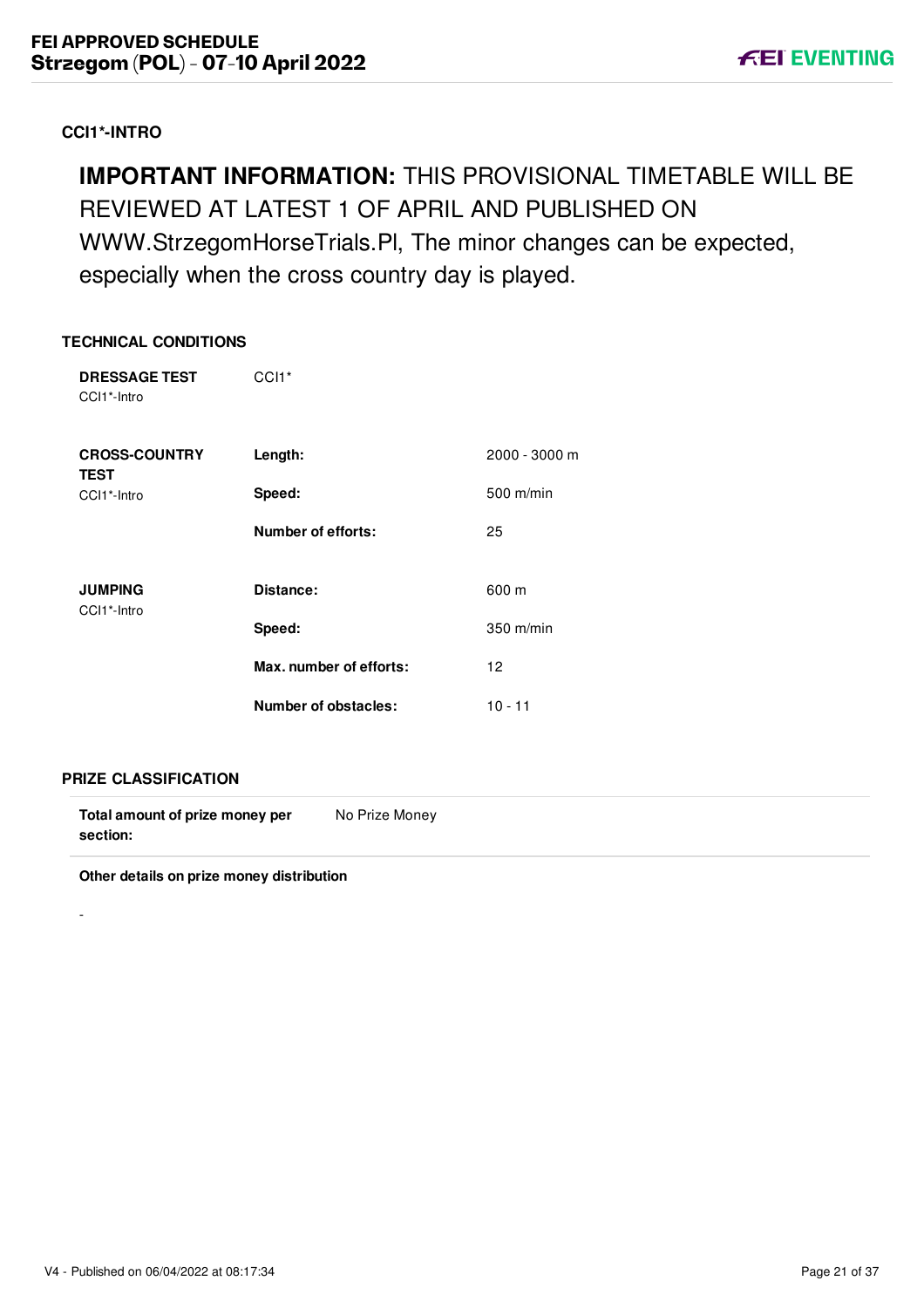Prizes in kind

## <span id="page-22-0"></span>**CCIP2-S**

**IMPORTANT INFORMATION:** THIS PROVISIONAL TIMETABLE WILL BE REVIEWED AT LATEST 1 OF APRIL AND PUBLISHED ON WWW.StrzegomHorseTrials.Pl, The minor changes can be expected, especially when the cross country day is played.

#### **TECHNICAL CONDITIONS**

| <b>DRESSAGE TEST</b><br>CCIP2-S     | $CCl2*B$                |               |
|-------------------------------------|-------------------------|---------------|
| <b>CROSS-COUNTRY</b><br><b>TEST</b> | Length:                 | 2700 - 3700 m |
| CCIP2-S                             | Speed:                  | 520 m/min     |
|                                     | Number of efforts:      | $25 - 29$     |
|                                     |                         |               |
| <b>JUMPING</b><br>CCIP2-S           | Distance:               | 500 m         |
|                                     | Speed:                  | 350 m/min     |
|                                     | Max. number of efforts: | 14            |
|                                     | Number of obstacles:    | $10 - 11$     |

#### **PRIZE CLASSIFICATION**

-

**Total amount of prize money per section:** No Prize Money

**Other details on prize money distribution**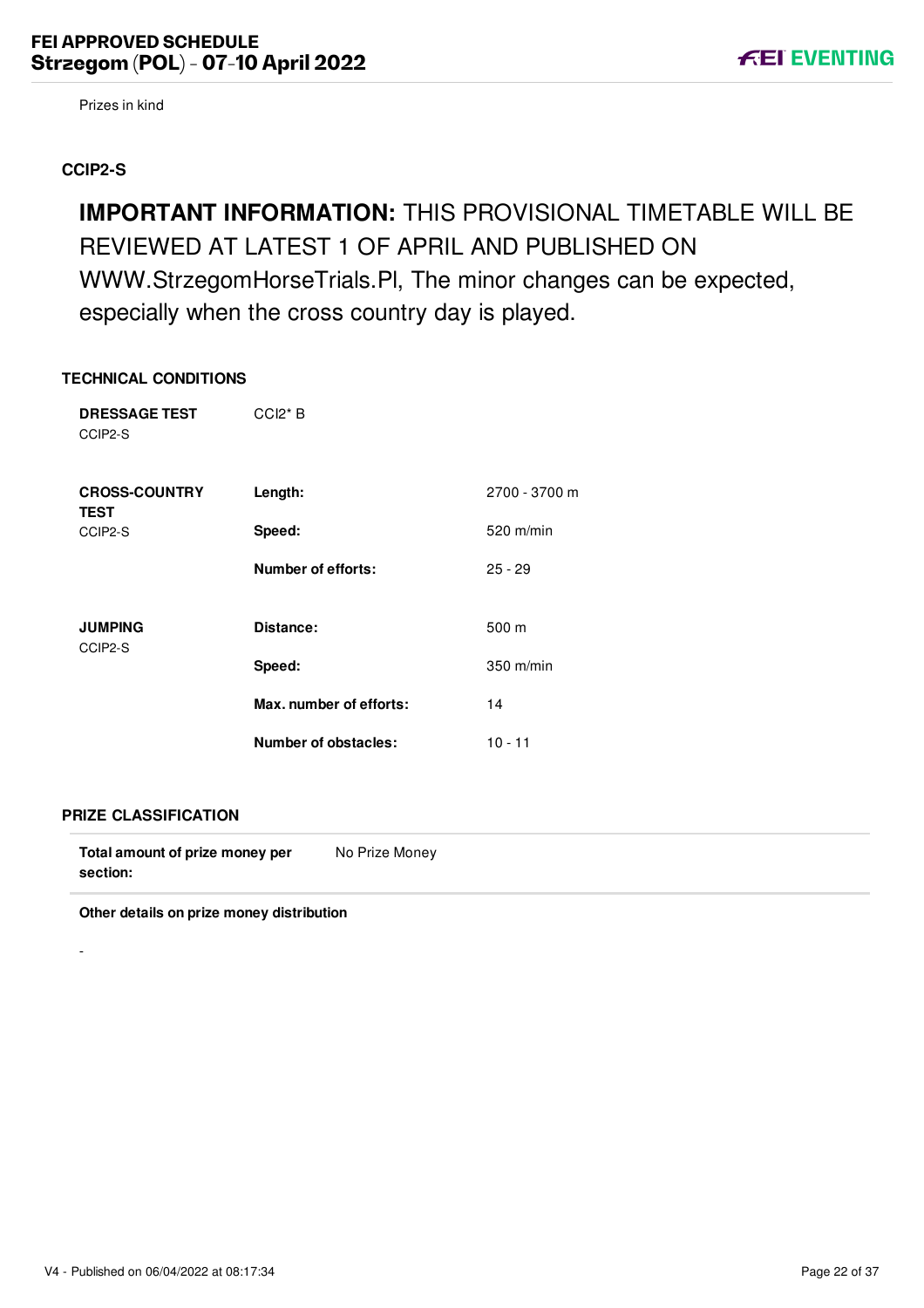Prizes in kind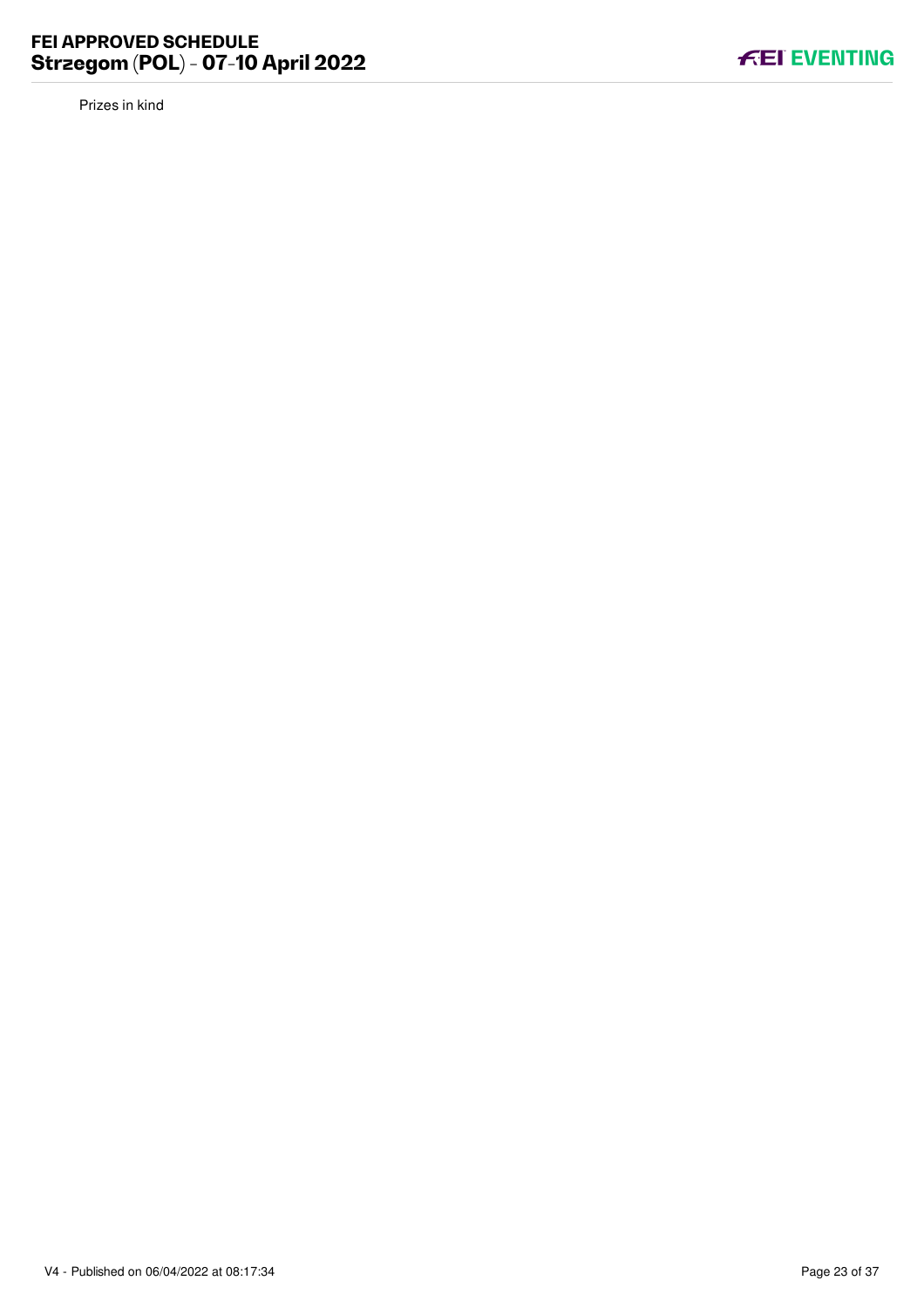

## <span id="page-24-0"></span>**PRIZE MONEY SUMMARY**

| Category                         |              | Amount       |
|----------------------------------|--------------|--------------|
| CCI4*-S                          |              | 3,000.00 EUR |
| CCI3*-S                          |              | 1,000.00 EUR |
| CCI <sub>2</sub> <sup>*</sup> -S |              | 1,000.00 EUR |
| CCI1*-Intro                      |              | 0.00 CHF     |
| CCIP2-S                          |              | 0.00 PLN     |
|                                  | <b>Total</b> | 5,000.00 EUR |

#### **IMPORTANT**

**The total amount of prize money shown for each Competition in the schedule must be distributed. (FEI General Regulations articles 127 and 128)**

The value of the **1st prize must not exceed 1/3 of the total prize money** distributed for the competition. The minimum number of prizes offered for each competition must be allocated on the basis of one prize for every commenced four Athletes, with a minimum of five prizes.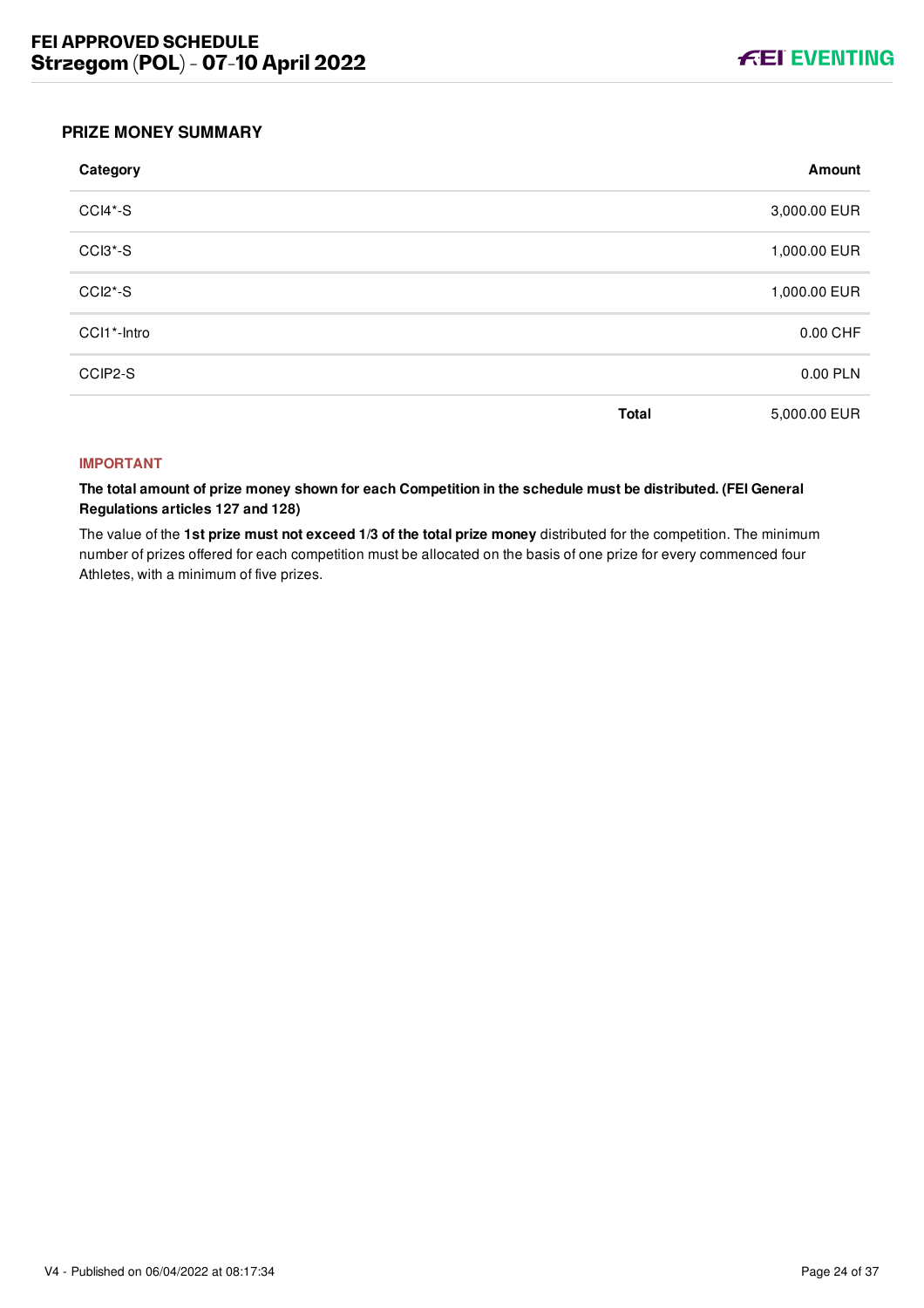## <span id="page-25-0"></span>**X. FACILITIES OFFERED**

## <span id="page-25-1"></span>**1. ATHLETES**

#### **ACCOMMODATION**

**Hotel name:** Great Polonia Strzegom

Address: Rynek 39

58-150 Strzegom Poland

#### **Telephone:**

Accommodated (bed and breakfast) from **11/01/2022** to **24/03/2022**

At the expense of **Athletes**

#### **MEALS**

At the expense of **Athletes**

Meals provided from **06/04/2022** to **10/04/2022**

On-site Restaurant will be open from 7am until 9pm at athletes expenses.

## <span id="page-25-2"></span>**2. GROOMS**

#### **ACCOMMODATION**

Requests for accommodation must be sent with entries.

Accommodation will be at the expense of **Athletes**

#### **MEALS**

Meals at the expense of **Athletes**

Meals provided from **06/04/2022** to **10/04/2022**

On-site Restaurant will be open from 7am until 9pm at grooms expenses.

If applicable, Organiser must provide proper sanitary conditions. The showering facilities should be sufficient for both male and female grooms with hot and cold water. Shower facilities as well as restrooms should at all times be in a state of cleanliness.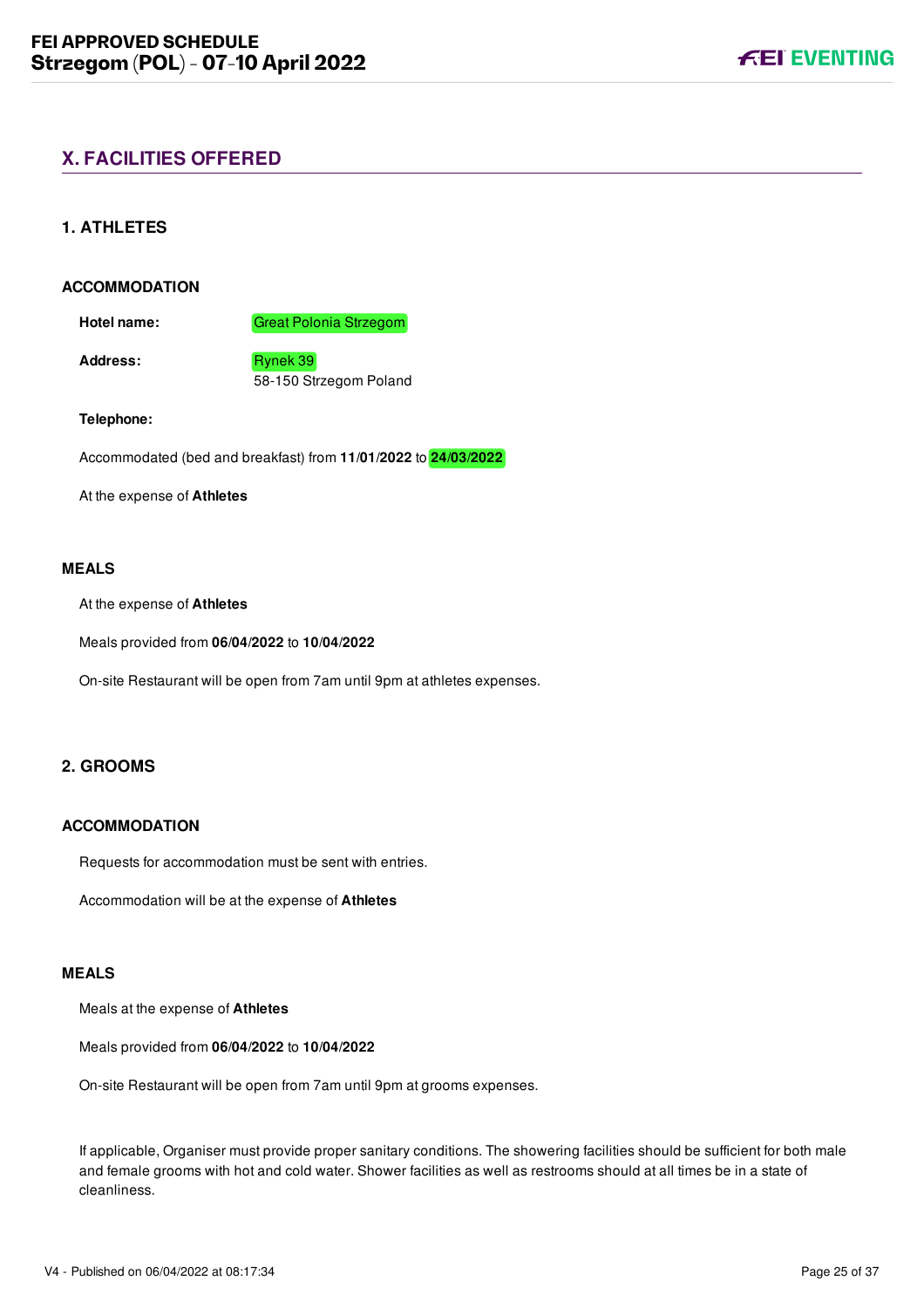## <span id="page-26-0"></span>**XI. LOGISTICAL, ADMINISTRATIVE AND TECHNICAL INFORMATION**

#### <span id="page-26-1"></span>**1. DRAWS**

| Draw name | Dav    | Date       | Time  | <b>Additional information</b> |
|-----------|--------|------------|-------|-------------------------------|
| Draw      | Friday | 01/04/2022 | 12:00 |                               |

## <span id="page-26-2"></span>**2. COMPETITION ARENAS**

|               | <b>Name</b> | Width (m) | Length $(m)$ | Type of footing/ground |
|---------------|-------------|-----------|--------------|------------------------|
| Dressage      | ARENA A     | 60        | 90           | all weather            |
| Dressage      | ARENA B     | 25        | 65           | ALL WEATHER            |
| Dressage      | ARENA C     | 20        | 60           | ALL WEATHER            |
| Cross-country |             |           |              | grass/sand             |
| Jumping       | arena A     | 60        | 90           | all weather            |

## <span id="page-26-3"></span>**3. PRACTICE ARENAS**

| <b>Name</b> | Width (m) | Length $(m)$ | Type of footing/ground |
|-------------|-----------|--------------|------------------------|
| arena D     | 60        | 85           | all weather            |
| arena E     | 40        | 110          | all weather            |

## <span id="page-26-4"></span>**4. STABLES**

Size of boxes **3** m x **3** m An adequate number of stables must be at least 4m x 3m to accommodate the larger Horses.

## <span id="page-26-5"></span>**5. SCORING/TIMING PROVIDER**

The FEI may require to be provided with real time results data feed of your event according to FEI requirements; in this case, you and your provider will be informed accordingly.

The Scoring and Timing of the Event will be performed by the following provider:

(The list of certified Service Providers is available here: [https://inside.fei.org/fei/your-role/it-services/it-providers/list\)](https://inside.fei.org/fei/your-role/it-services/it-providers/list)

**Name of the company:** IZMA Kamil Kaczkowski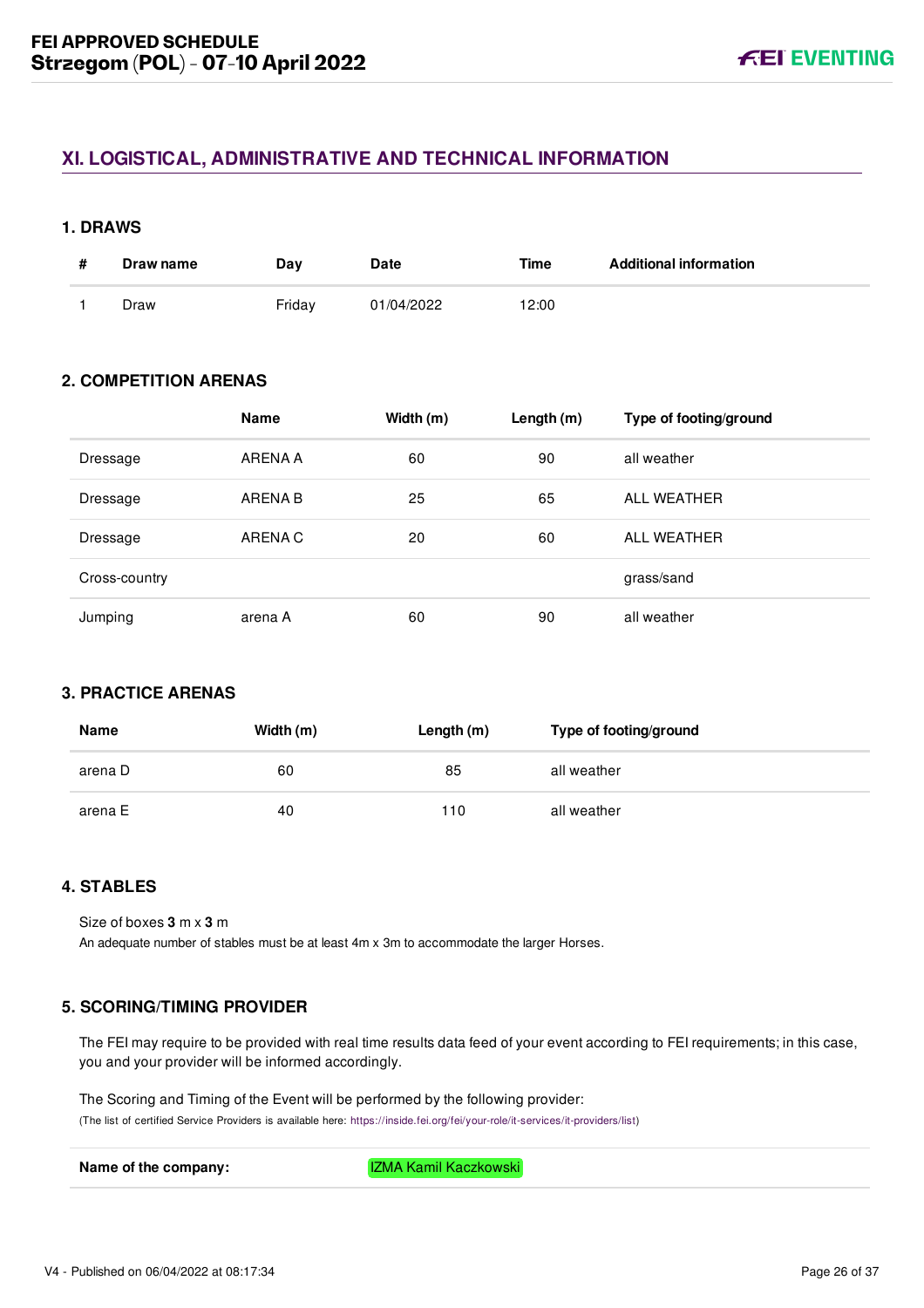**Contact person at event: Name:** IzabelaBEK-KACZKOWSKA

**FEI ID Number:** 10221244

**Contact email:** kaczkowska@manes.pl

**IZMA Kamil Kaczkowski** 

## <span id="page-27-0"></span>**6. OTHER TECHNOLOGY/SERVICE PROVIDER(S)**

Will you use other technology/service provider(s) at your Event? **No**

#### <span id="page-27-1"></span>**7. PRIZE-GIVING CEREMONY**

The owner of the winning horse/pony is invited to the prize-giving ceremony: **Yes** The athletes required to present themselves for the prize-giving ceremony of each competition are: **YES** Athletes riding their horses: **Yes**

## <span id="page-27-2"></span>**8. ADVERTISING ON ATHLETES AND HORSES**

At CI events, and all competitions except for the Nations Cup, athletes are authorised to carry the logo of their personal sponsor in accordance with article 541 of the FEI Eventing Rules.

The Chief Steward will check that the advertising on athletes and horses complies with these Articles.

## <span id="page-27-3"></span>**9. TICKETING**

Are you selling tickets for spectators to attend your event? **No**

## <span id="page-27-4"></span>**10. BETTING**

Betting will be authorised by the Organiser: **No**

## <span id="page-27-5"></span>**11. TRANSPORT REIMBURSEMENT HORSES/PONIES**

## <span id="page-27-6"></span>**12. WELCOME**

The time and date of arrival of athletes, horses and their means of transport must be given to the Organiser in order to facilitate their arrival.

## <span id="page-27-7"></span>**13. LOCAL TRANSPORTATION & ARRANGEMENTS FROM HOTEL TO SHOWGROUNDS**

Walking distance: **Yes**

Organiser shuttle service available: **No**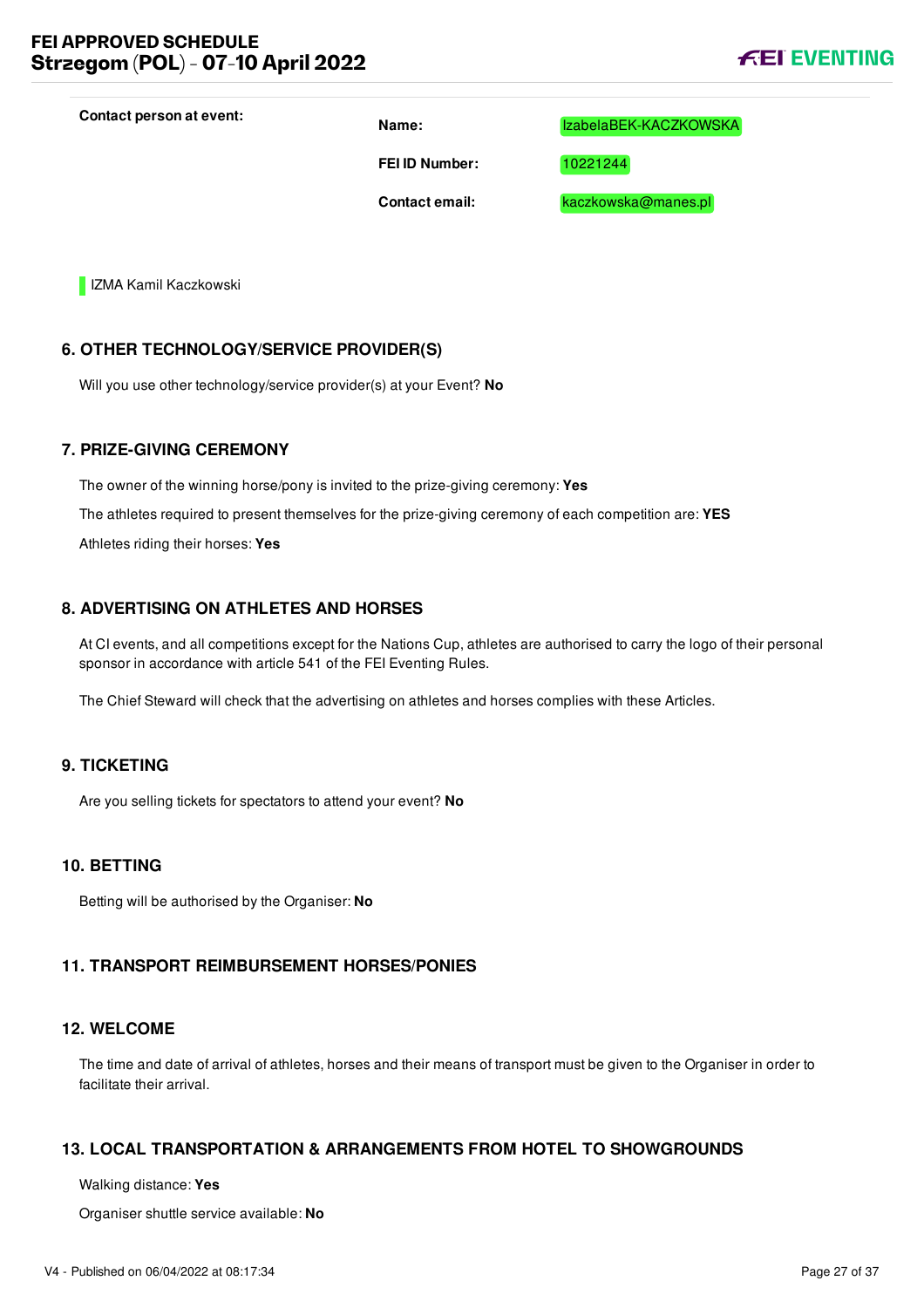## **FEI APPROVED SCHEDULE Strzegom (POL) - 07-10 April 2022**



Public transport available: **Yes, paid by the athlete**

Approximate cost per round trip: **20 CHF**

## <span id="page-28-0"></span>**14. LORRY / CARAVAN FACILITIES**

Lorry or caravan can be parked close to the stables: **Yes**

## <span id="page-28-1"></span>**15. SUSTAINABILITY**

Please consider the environment when organising an FEI Event. Please find useful information on FEI Sustainability here: <http://inside.fei.org/fei/your-role/organisers/handbook>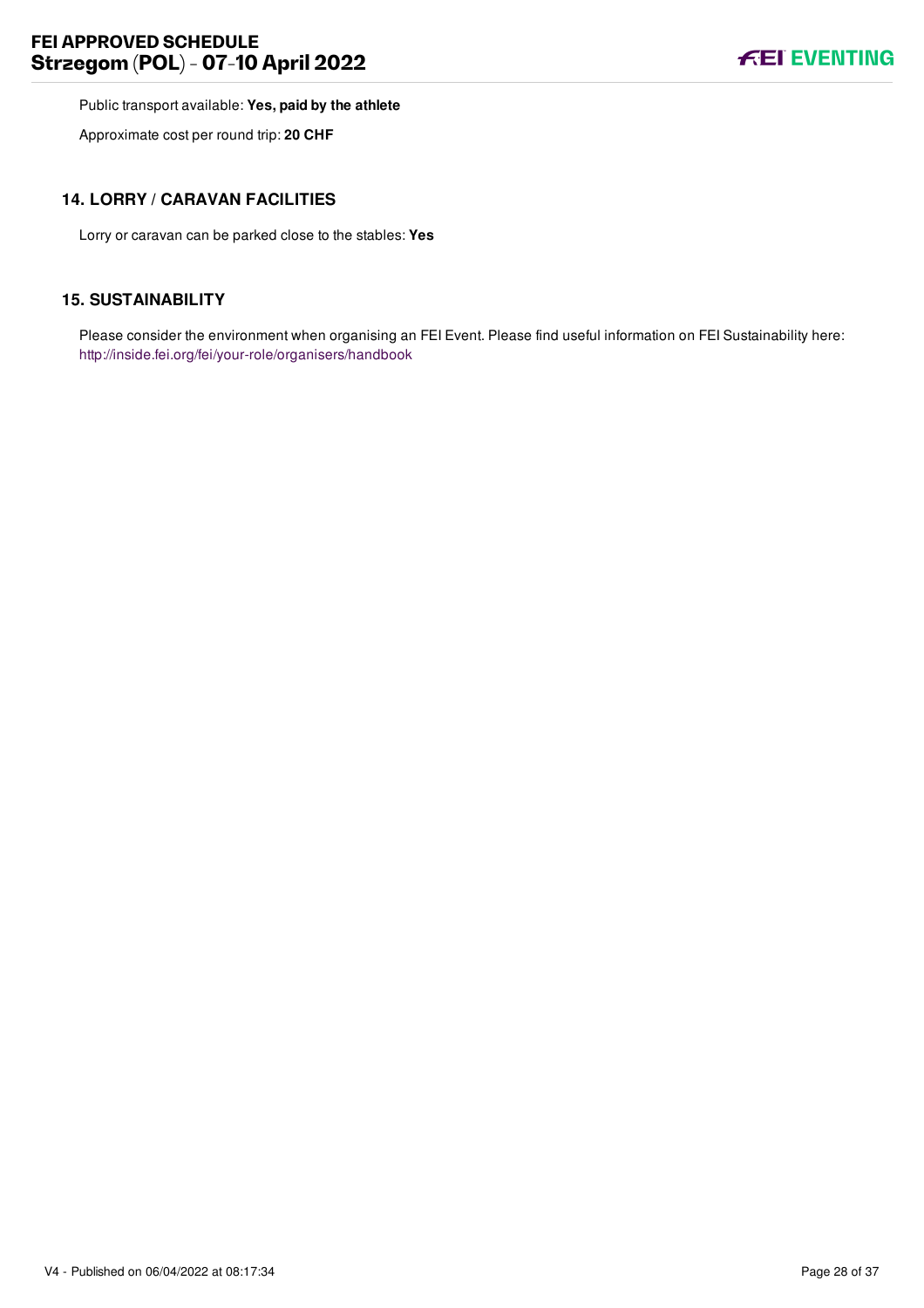## <span id="page-29-0"></span>**XII. VETERINARY MATTERS**

#### <span id="page-29-1"></span>**1. CUSTOMS FORMALITIES**

Contact details for Customs Formalities:

Not applicable

## <span id="page-29-2"></span>**2. HEALTH REQUIREMENTS**

#### **GENERAL**

In accordance with the FEI Code of Conduct for the Welfare of the Horse it is imperative that all Horses at FEI Events are physically fit and free from infectious disease before being allowed to compete.

## **ENTRY OF HORSES**

#### **Required health tests and vaccinations**

-

#### **Quarantine period**

-

#### **Specimen Import Licence applied**

-

## <span id="page-29-3"></span>**3. NATIONAL REQUIREMENTS**

#### <span id="page-29-4"></span>**4. PONIES**

-

FEI Veterinary Regulations, Chapter IX: For all Pony Events, Ponies must be available for Pony Measurement if requested by the FEI.

## <span id="page-29-5"></span>**5. INJURY SURVEILLANCE**

FEI Veterinary Regulations Chapter VIII: Horses participating in FEI Events are subject to injury surveillance protocols; and in the event of fatality, a post mortem examination.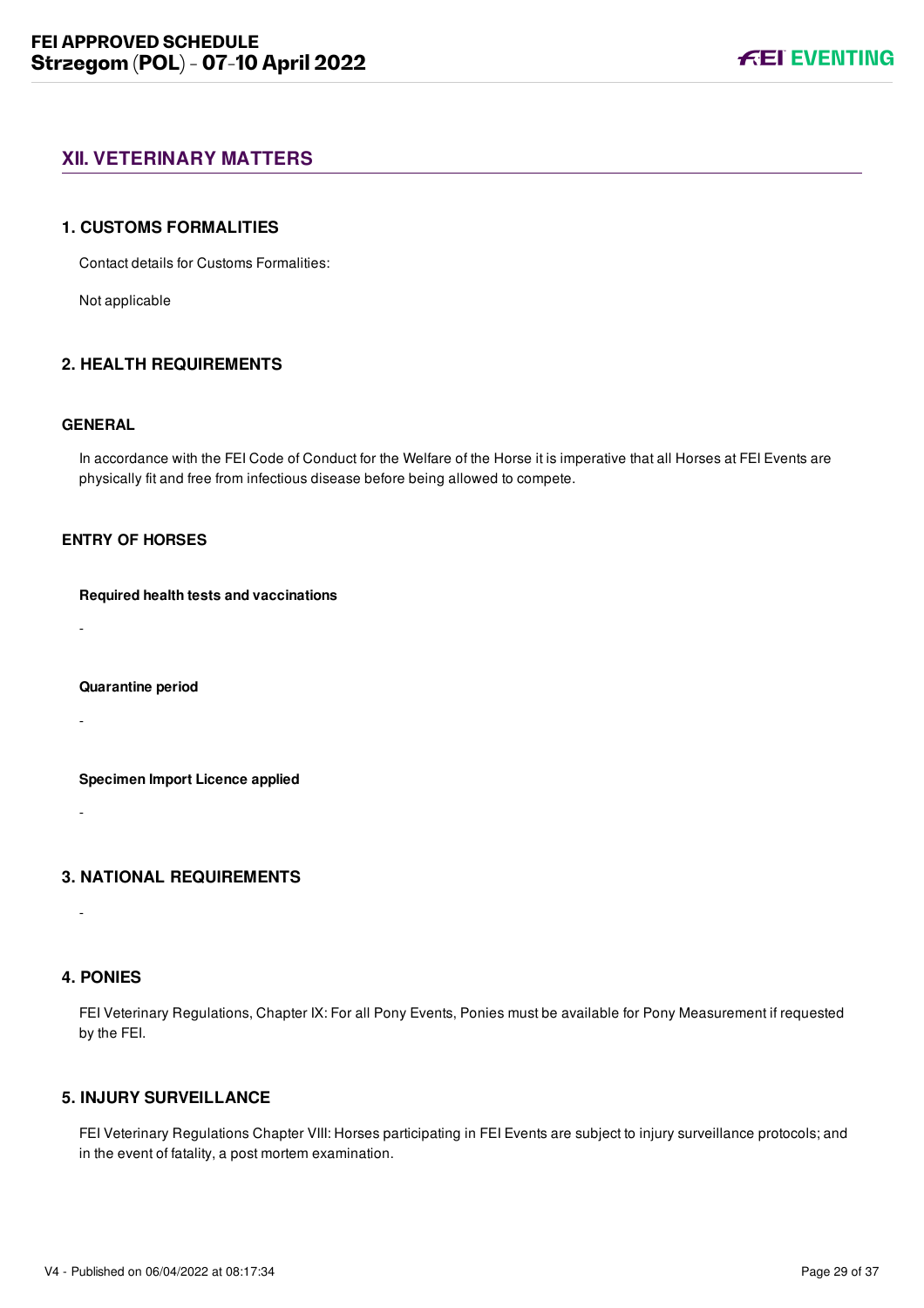## <span id="page-30-0"></span>**6. TRANSPORT OF HORSES**

Horses must be fit to travel and be transported in suitable vehicles for the transport of horses. Any government requirements for disease testing and control must be requested well in advance, to ensure that the horse is in compliance by the time of arrival at the border of the country where the Event is taking place. Athletes, or their representatives, have the responsibility to comply with national legislation in both their country of origin and the host nation of the Event. Where necessary athletes must contact local government authorities or veterinary advisors for information regarding animal health requirements and transport legislation. Within the European Union (EU), this includes EU Council Regulation (EC) No 1/2005 concerning the protection of animals during transport within the Member States of the EU.

## <span id="page-30-1"></span>**7. VENUE ARRIVAL INFORMATION & FITNESS TO COMPETE**

## <span id="page-30-2"></span>**7.1 PASSPORTS (FEI GENERAL REGULATIONS ARTICLE 137)**

For all issues relating to FEI Horse Passports/FEI Recognition Cards please contact your National Federation.All Horses competing at FEI Events must be registered with the FEI.FEI Passports or FEI Recognition Cards (for those Horses with a national passport approved by the FEI) are compulsory for FEI Events.NB: Horses entered in CIMs and in CSIP in their country of residence are not required to have an FEI Passport or FEI Recognition Card but must be properly registered with the FEI and identifiable (GRs 137.2).Athletes who do not present a Horse's Passport and/or Recognition Card, or one that is not correctly validated or fail to meet other passport requirements will be subject to Sanctions in accordance with Annex VI of the FEI Veterinary Regulations and may not be allowed to compete.NB: for Horses permanently resident in a Member State of the European Union: all Horses must have a national EU passport in compliance with EU Regulations to which a FEI Recognition card is applied. The exception to this being Horses in possession of an FEI passport which has been continually revalidated without interruption.

#### <span id="page-30-3"></span>**7.2 VACCINATIONS - EQUINE INFLUENZA (FEI VETERINARY REGULATIONS ARTICLE 1003)**

Horses competing at FEI Events must comply with the requirements for Equine Influenza vaccination in accordance with the Veterinary Regulations and as summarised below.

| Vaccination       | Protocol                                                                                                                                                                | <b>Eligibility to enter venue</b>                                                                                                                      |
|-------------------|-------------------------------------------------------------------------------------------------------------------------------------------------------------------------|--------------------------------------------------------------------------------------------------------------------------------------------------------|
| Primary<br>course | 1st Vaccination: day 0<br>2nd Vaccination: day 21-92                                                                                                                    | May compete 7 days after the 2nd Vaccination                                                                                                           |
| First booster     | Within 7 months of the 2nd<br>vaccination of the Primary Course                                                                                                         | May compete for 6 months $+21$ days after the 2nd vaccination of<br>the Primary Course<br>Must not compete in the 7 days after receiving a vaccination |
| <b>Boosters</b>   | <b>MINIMUM:</b> within one year of previous<br>booster vaccination<br><b>IF COMPETING:</b> must be in the 6<br>months $+21$ days of the booster<br>previous vaccination | Must have been vaccinated within 6 months $+21$ days before<br>arriving at the Event Must not compete in the 7 days after<br>receiving a vaccination   |

All FEI registered Horses intending to compete at FEI Events (including CIMs) must be vaccinated against Equine Influenza in accordance with these VRs. The exception being if the applicable domestic legislation prevents the use of Equine Influenza vaccines within the relevant territory.

#### <span id="page-30-4"></span>**7.3 EXAMINATION ON ARRIVAL (FEI VETERINARY REGULATIONS ARTICLE 1031)**

On arrival at an Event venue, all Horses must undergo an examination by a veterinarian to confirm their identification from their passport and micro-chip ID (where present), their vaccination status and general health. To protect all horses attending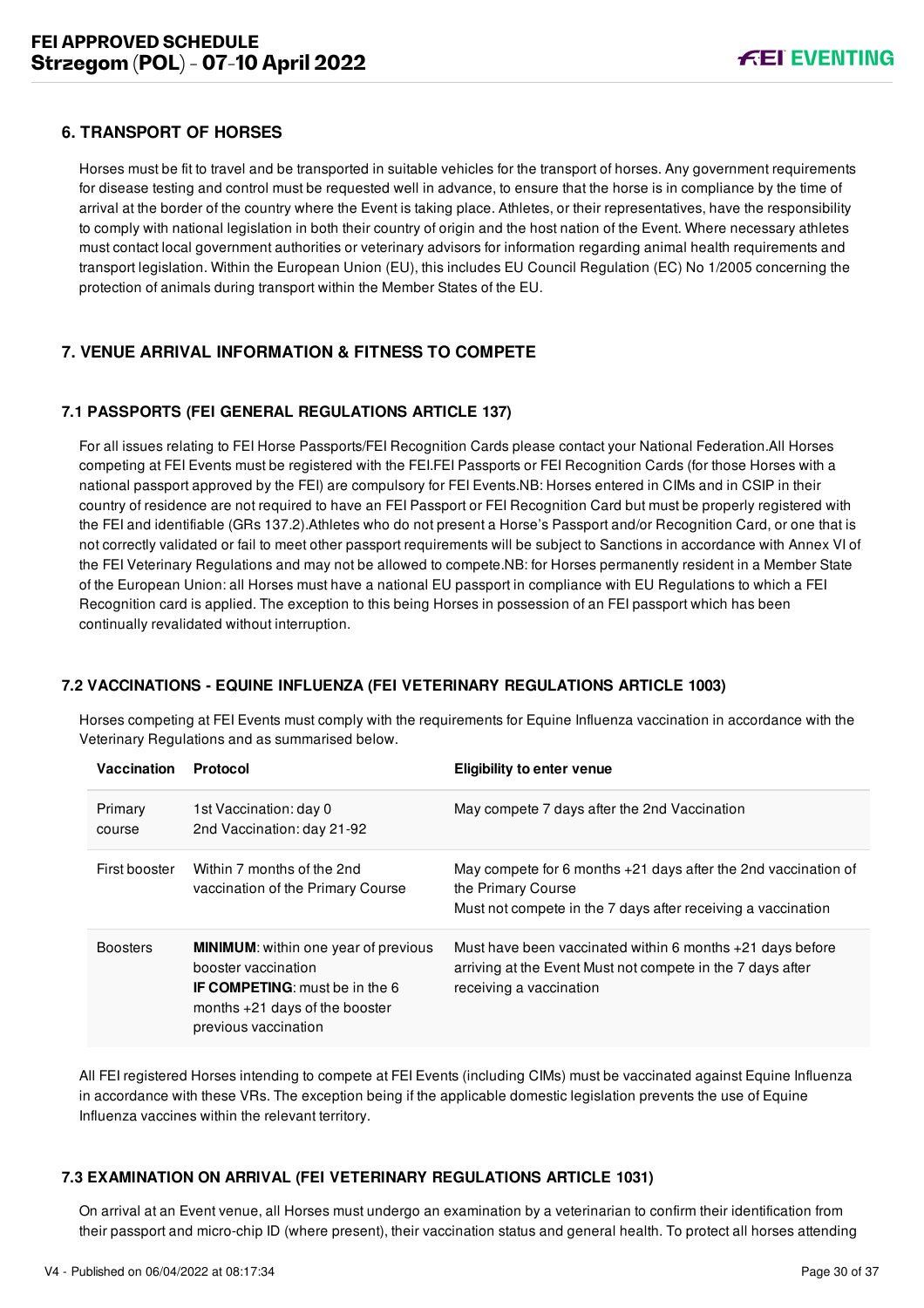## **FEI APPROVED SCHEDULE Strzegom (POL) - 07-10 April 2022**



events, any Horse with a questionable health status concerning vaccination, disease or other concerns, must be stabled within the isolation facilities provided by the Organising Committee pending a decision on entering the venue. Persons Responsible must fulfil the Horse Health Requirements via the FEI HorseApp in advance of the event which will be checked at the Examination on Arrival.

## <span id="page-31-0"></span>**7.4 HORSE INSPECTIONS (FEI VETERINARY REGULATIONS ARTICLES 1034-1042)**

All Horses will be assessed for their fitness to compete during the Horse Inspection. Any Horse demonstrating questionable fitness may be referred to the Holding Box for further veterinary examination. Horses not deemed fit to compete by the Inspection Panel will not be permitted to compete.

## <span id="page-31-1"></span>**7.5 LIMB SENSITIVITY EXAMINATION (FEI VETERINARY REGULATIONS ARTICLE 1048-1053)**

All Horses are subject to examination under the protocol for abnormal limb sensitivity throughout the period of an Event, including, but not limited to, between rounds and before the Jump Off. Horses may be examined once or on multiple occasions during the Period of an Event.Horses may be selected for examination under the protocol randomly or they may be targeted. All Horses selected to be tested must submit promptly to the examination or are subject to immediate disqualification. There is no obligation to examine any specific number of Horses at an Event.

## <span id="page-31-2"></span>**8. EQUINE ANTI-DOPING AND CONTROLLED MEDICATION PROGRAMME (EADCMP)**

## <span id="page-31-3"></span>**8.1 SAMPLING (FEI VETERINARY REGULATIONS CHAPTER VII)**

All horses competing at FEI Events may be subject to sampling for the presence of Prohibited Substances in accordance with the Anti-Doping and Controlled Medication Regulations (EADCMRs). Horses may be selected for sampling in accordance with obligatory testing, targeted or random sampling procedures. Refer to FEI Financial Charges for details of fees relating to Equine and Human Anti-Doping program (EADCMP), which OCs/NFs have the right to charge to the athlete (applicable for all FEI events worldwide).

#### <span id="page-31-4"></span>**8.2 ELECTIVE TESTING (FEI VETERINARY REGULATIONS ARTICLES 1057 AND 1058)**

Elective Testing may be carried out prior to an Event to check for the presence of prohibited substances. Please refer to <https://inside.fei.org/fei/cleansport/horses>for information and details.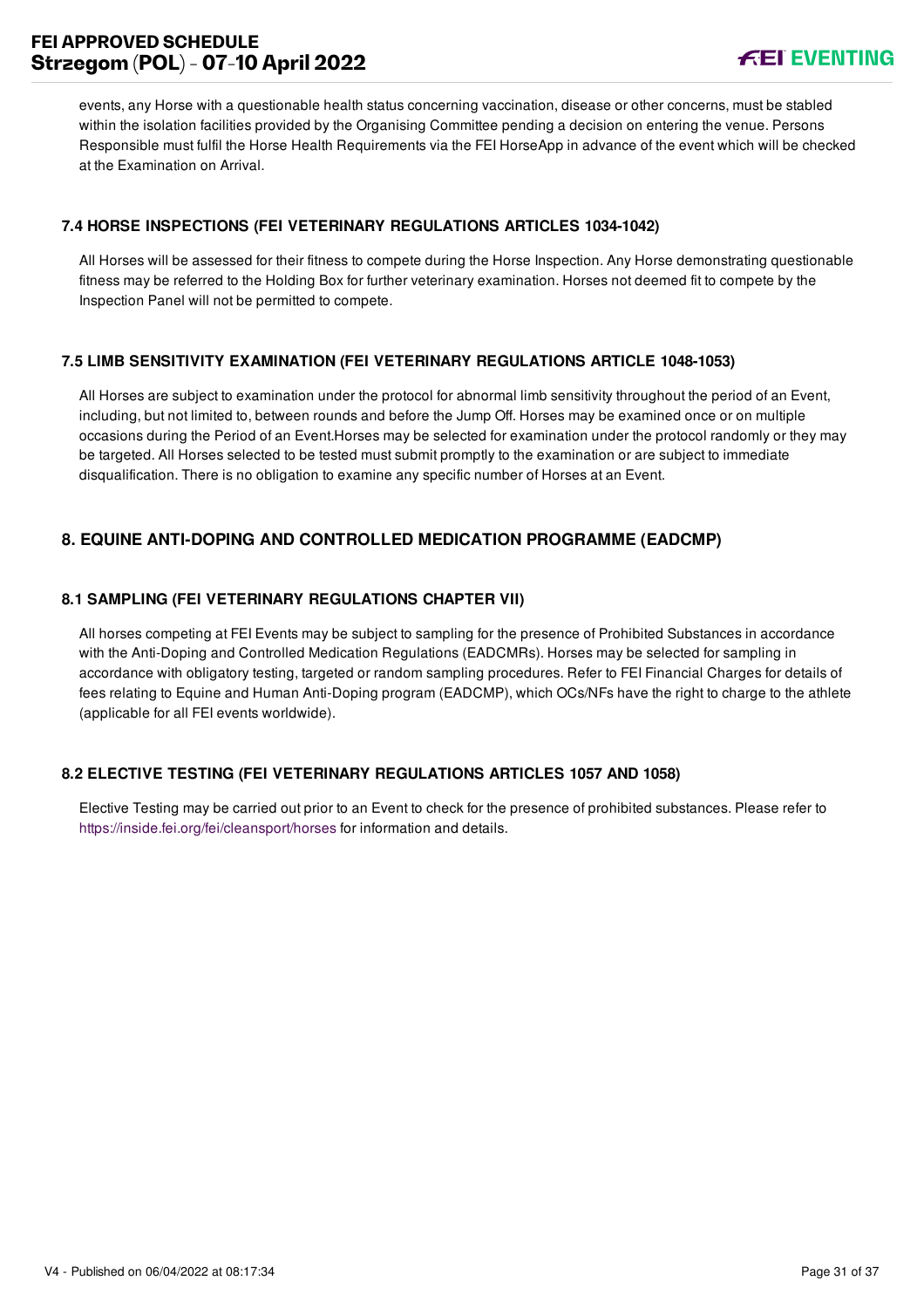## <span id="page-32-0"></span>**XIII. HUMAN ANTI-DOPING**

Athletes can be tested at any FEI Event, by the FEI or by other Anti-Doping Organisations with Testing jurisdiction. Organisers will have the responsibility to provide facilities and staff/volunteers to facilitate such Testing if requested by the FEI as outlined in article 22.3 of the FEIs' Anti-doping Rules for Human Athletes (ADRHA).

The ADRHA rules are published on the FEI's website at [http://inside.fei.org/content/anti-doping-rules.](http://inside.fei.org/content/anti-doping-rules)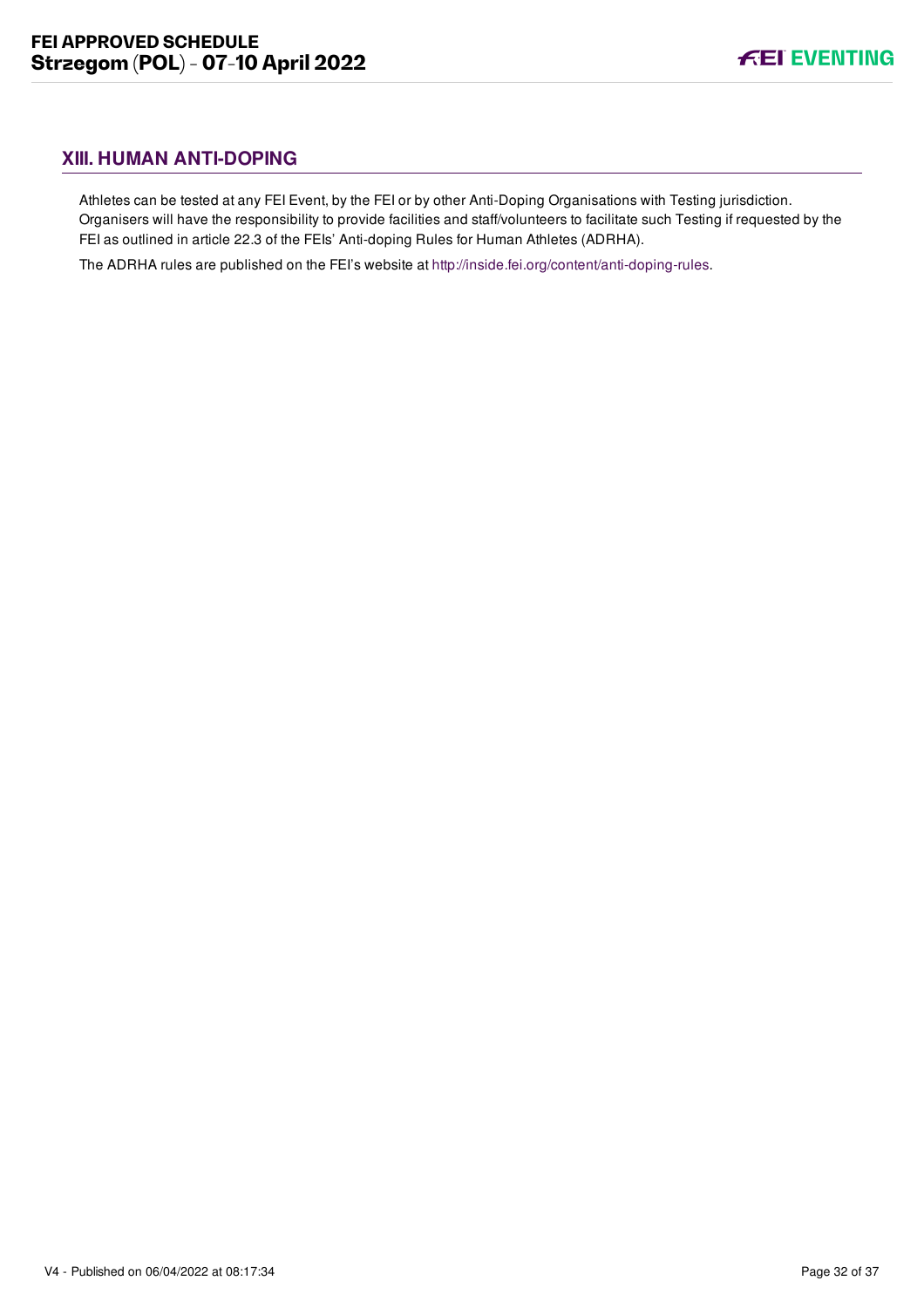## <span id="page-33-0"></span>**XIV. ADDITIONAL INFORMATION**

## <span id="page-33-1"></span>**1. THE FEI POLICY FOR ENHANCED COMPETITION SAFETY DURING THE COVID-19 PANDEMIC**

[The FEI Policy for Enhanced Competition Safety during the Covid-19 Pandemic \("Policy"\) \(https://inside.fei.org/fei/covid-](https://inside.fei.org/fei/covid-19/return-to-play/policy-tools)19/return-to-play/policy-tools) is mandatory and applies for any FEI Event taking place **as of 1 July 2020**. The Policy has been developed based on currently accepted best practices by the WHO and US Center for Disease Control (CDC) and will be continually reviewed and updated as more information becomes available. It is not intended to replace the applicable guidance and policies from domestic government and health authorities, but to supplement their recommendations with sport specific considerations.

The OC shall submit the risk assessment and mitigation plan (including name and contact details of the person in charge) to the FEI as an annex to the Event Schedule, **at the latest ten (10) working days before the event's deadline for Definite Entries**.

Events for which the FEI has not received the documented risk assessment and mitigation measures plan in accordance with article 2.1.g) of the Policy **will be removed from the FEI calendar** in accordance with Article 112.3 of the FEI General Regulations.

## ASSUMPTION OF RISK / WAIVER OF LIABILITY

In consideration of being allowed to participate in the Event and related activities, all Participants (as defined in the Policy) acknowledge, appreciate, and agree that:

- 1. Participation includes possible exposure to and illness from infectious diseases including but not limited to COVID-19. While particular rules and personal discipline may reduce this risk, the risk of serious illness and death does exist; and,
- 2. The Participants knowingly and freely assume all such risks, both known and unknown, even if arising from the negligence of the OC or others, and assume full responsibility for their participation; and,
- 3. The Participants willingly agree to comply with the stated and customary terms and conditions for participation as regards protection against infectious diseases. If, however, a Participant observes any unusual or significant hazard during his/her presence or participation, the Participant will remove himself/herself from participation and bring such to the attention of the nearest official immediately; and,
- 4. The Participants, for themselves and on behalf of their heirs, assigns, personal representatives and next of kin, HEREBY RELEASE AND HOLD HARMLESS THE OC AND THE FEI, their officers, officials, agents, and/or employees, other participants, sponsoring agencies, sponsors, advertisers, and if applicable, owners and lessors of premises used to conduct the event ("RELEASEES"), WITH RESPECT TO ANY AND ALL ILLNESS, DISABILITY, DEATH, or loss or damage to person or property, WHETHER ARISING FROM THE NEGLIGENCE OF RELEASEES OR OTHERWISE, to the fullest extent permitted by law.

The Participants confirm to have read this release of liability and assumption of risk agreement, fully understand its terms, understand that they have given up substantial rights.

## <span id="page-33-2"></span>**2. MEDICAL INFORMATION FORM FOR ARMBANDS**

## Declaration of medical condition

Athletes with medical conditions that may be relevant in the case of a medical emergency are responsible, at every Event when riding, for wearing a medical data carrier\* from a system provider able to communicate information at least in English. Alternatively (and at the minimum) a medical armband of good quality can be used. Athletes who chose to wear an armband [should download and fill the form available for this purpose on the FEI's website http://inside.fei.org/fei/your](http://inside.fei.org/fei/your-role/officials/eventing/forms)role/officials/eventing/forms.

*\* Medical data carrier (also called "medical identification tag"): small emblem or tag worn on a bracelet, neck chain, or on the clothing, intended to alert paramedics/physicians/ first responders that the wearer has an important medical condition.*

Conditions that are relevant include recent head injury, serious past injuries/surgery, chronic health problems such as diabetes, long-term medications and allergies. If in doubt, the athlete should discuss this with his own treating physician."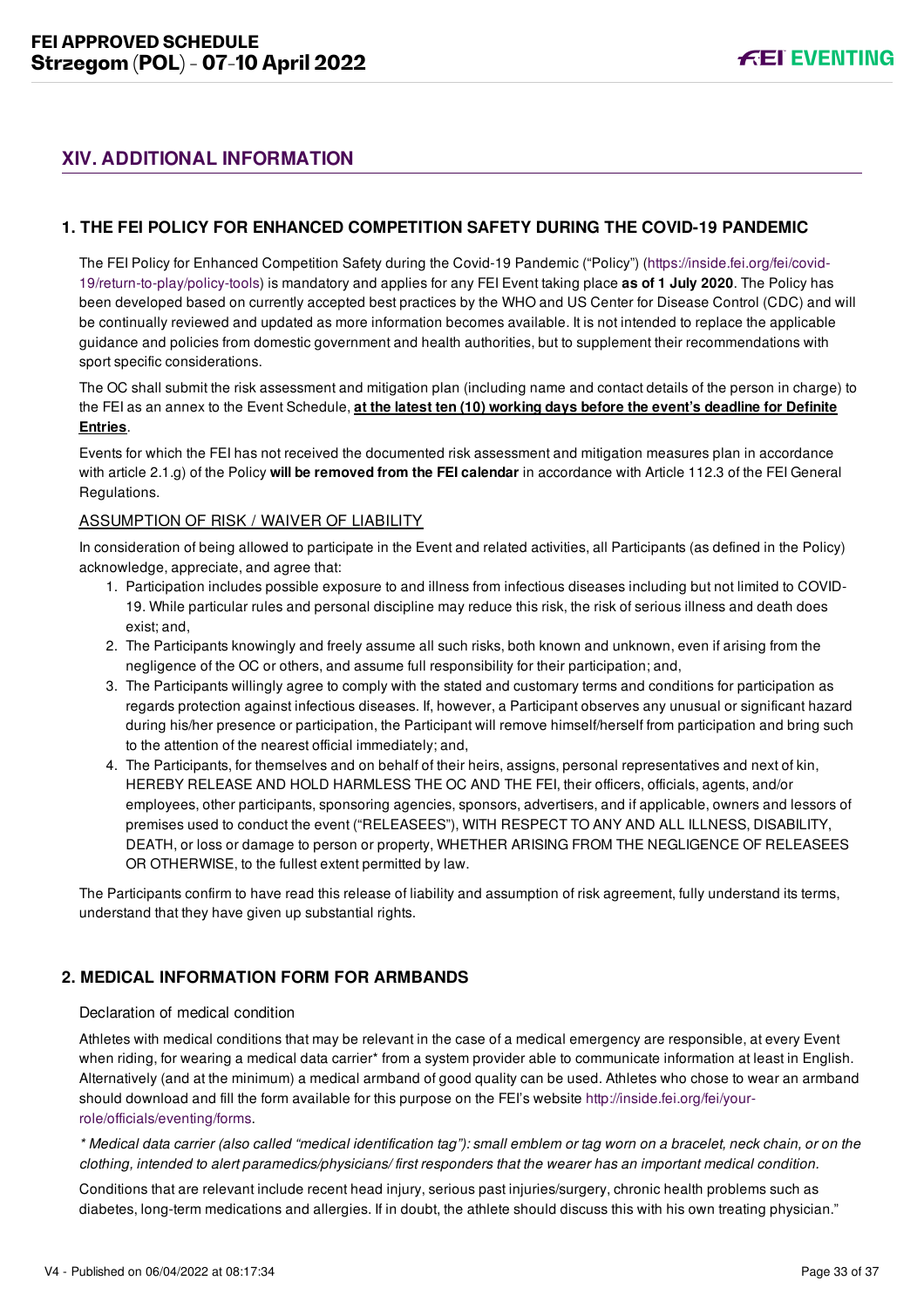## <span id="page-34-0"></span>**3. INSURANCES AND NATIONAL REQUIREMENTS**

Equestrian sports involve inherent dangerous risks. To the greatest extent permitted by law, the FEI and the FEI Event Organiser shall NOT be liable for any damages relating to loss of property or injury of any kind to Athletes, Owners, Support Personnel or Horses at or in connection with an FEI Event and the FEI expressly excludes all such liability.

## <span id="page-34-1"></span>**3.1 ATHLETES, OWNERS AND SUPPORT PERSONNEL**

#### **3.1.1 Personal accident and health insurance**

It is your responsibility as an Athlete/Owner/ Support Personnel to ensure that you have adequate personal accident insurance in place to cover your participation at FEI Events and in particular to insure against any personal injury or medical expenses arising from an accident, injury or illness which may occur at a FEI Event.

You should check with your National Federation to confirm if your National Federation's insurance policy (if any) covers personal accidents and/or illnesses, which may occur when you are attending at/participating in FEI Events.

If your National Federation does not have a personal accident/health insurance policy or if the National Federation's insurance policy does not cover personal accident or health claims, then you should obtain your own personal accident and health insurance policy to cover your attendance/participation at FEI Events.

#### **3.1.2 Press equipment**

Press equipment and other items left in the Press workroom, Press lockers, the Press Tribune or anywhere on the showgrounds are left entirely at the owner's risk. The Organising Committee does not accept any responsibility for any loss or damage to such equipment or items. Members of the Press are advised not to leave any equipment or personal items unattended.

#### **3.1.3 Personal property insurance**

You should also ensure that you are insured against property loss, theft or damage, which may occur at an FEI Event.

Again, the advice is to check with your National Federation to confirm if they have an insurance policy in place, which would cover you in case of such property loss, theft or damage. If not, then you should obtain your own personal property insurance to cover such situations.

#### <span id="page-34-2"></span>**3.2 ATHLETES AND OWNERS**

#### **3.2.1 Third party liability insurance**

As an Athlete/Owner you are personally responsible for damages to third parties caused by you, your employees, Support Personnel, your agents or your Horses. You are, therefore, strongly advised to take out third-party liability insurance providing full coverage in relation to FEI Events at home and abroad, and to keep the policy up to date.

The FEI and the Organiser will NOT be responsible for any damage caused to third parties by you, your employees, Support Personnel, your agents or your Horses.

#### **3.2.2 Additional liability information**

No additional information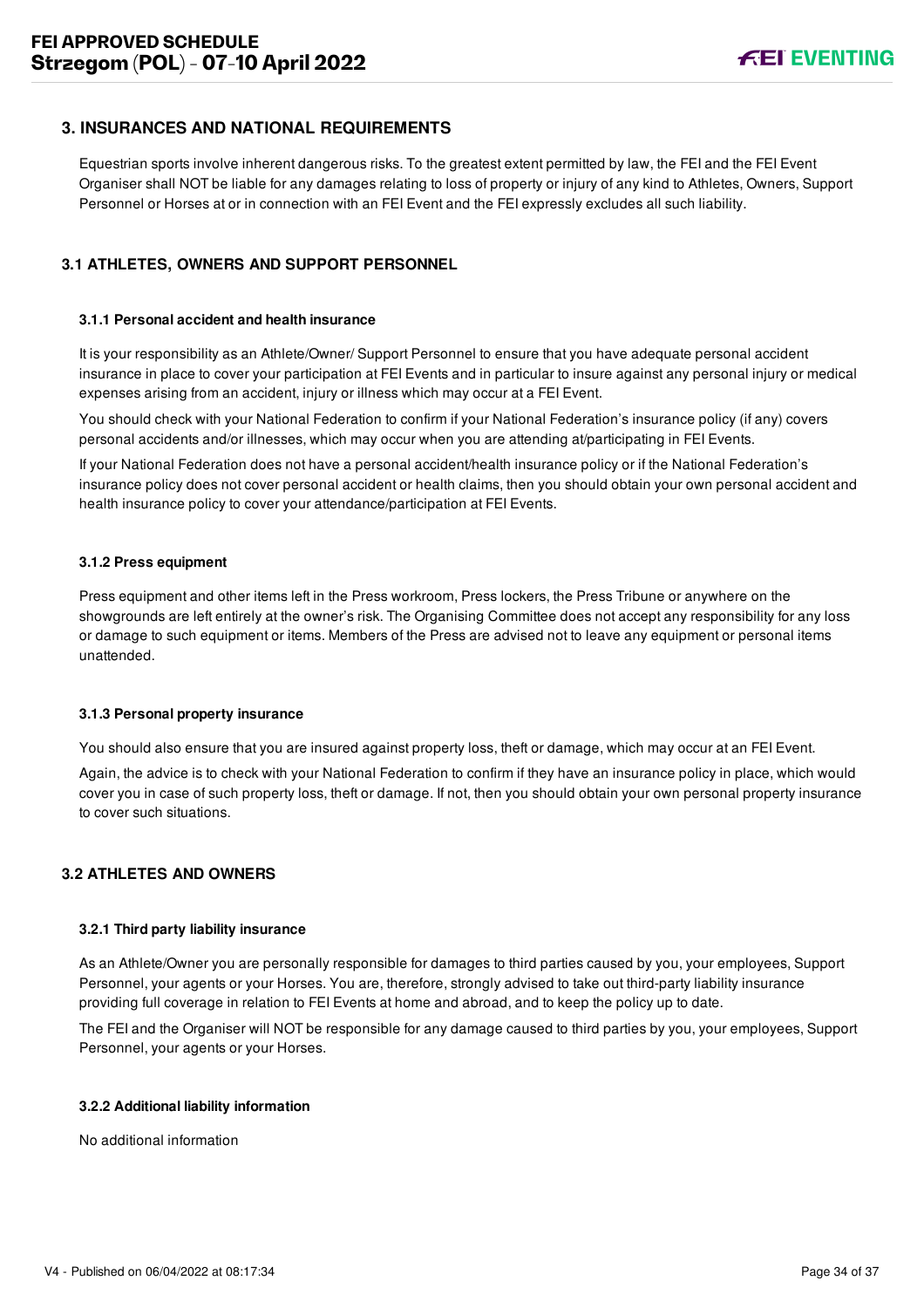#### **3.2.3 Horse insurance**

As an Owner you should ensure that your Horses are adequately insured against any injuries or illnesses they may sustain while participating at a FEI Event.

#### <span id="page-35-0"></span>**4. PROTESTS / APPEALS**

To be valid, all Protests and Appeals must be made in writing and accompanied by a deposit of CHF 150.- or equivalent, as [mentioned in the FEI General Regulations \(Art. 161-162\) available at the following link: https://inside.fei.org/content/general](https://inside.fei.org/content/general-regs-statutes)regs-statutes.

#### <span id="page-35-1"></span>**5. DISPUTES**

In the event of any discussion concerning the interpretation of the schedule (in translated languages), the English version will be decisive.

## <span id="page-35-2"></span>**6. MODIFICATION TO SCHEDULE**

In exceptional circumstances, together with the approval of Chefs d'Equipe, host NF delegate, if any, and the Ground Jury, the Organiser may change the schedule in order to clarify any matter arising from an omission or due to unforeseen circumstances. Any such changes must be notified to all athletes and officials as soon as possible and they must be reported to the FEI Secretary General by the Technical Delegate.

#### <span id="page-35-3"></span>**7. ADDITIONAL INFORMATION FROM THE ORGANISER**

No additional information

#### <span id="page-35-4"></span>**8. MINIMUM AGE LIMITATION**

| Level       | <b>Athletes</b> | <b>Horses</b> |
|-------------|-----------------|---------------|
| $1^*$       | 12              | 5             |
| $2^*$       | 14              | 6             |
| $3^*$       | 16              | 6             |
| $4^*$       | 18              | 7             |
| $5* + CH4*$ | 18              | 8             |

## <span id="page-35-5"></span>**9. PRIZE MONEY DISTRIBUTION**

#### **IMPORTANT**

**The total amount of prize money shown for each Competition in the schedule must be distributed. (FEI General Regulations articles 127 and 128)**

The value of the **1st prize must not exceed 1/3 of the total prize money** distributed for the competition. The minimum number of prizes offered for each competition must be allocated on the basis of one prize for every commenced four Athletes, with a minimum of five prizes.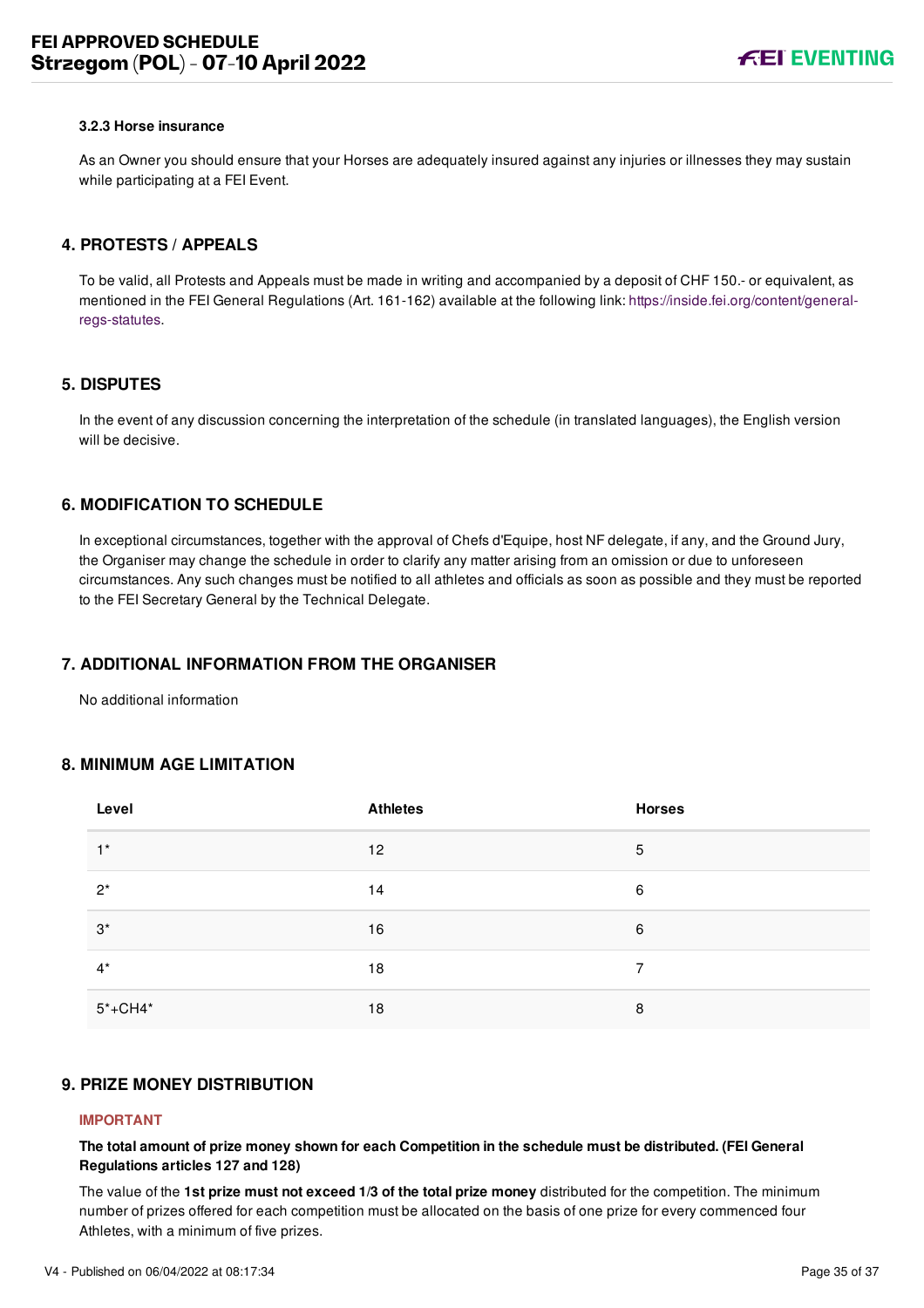#### **DEDUCTIONS FROM PRIZE MONEY AT COMPETITIONS**

**Full details of any deductions from prize money must be outlined in the schedule. This includes government taxes. If it is necessary for Organisers to deduct such taxes, they must provide participants with an official form indicating the amount of tax deducted.**

**The tax form must be provided to the athletes upon arrival and returned to the Organiser prior to departing.**